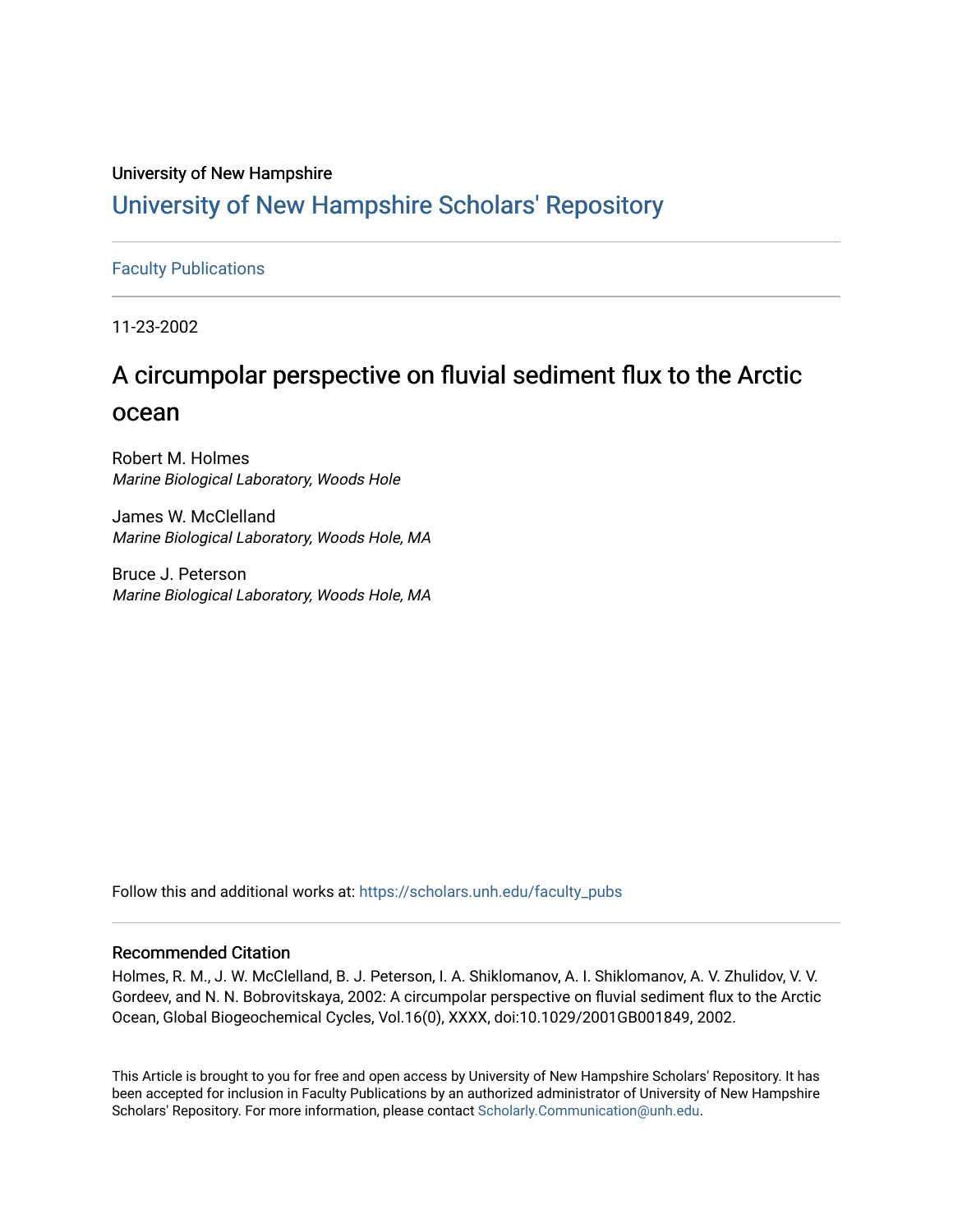## A circumpolar perspective on fluvial sediment flux to the Arctic Ocean

Robert M Holmes,<sup>1</sup> James W. McClelland,<sup>1</sup> Bruce J. Peterson,<sup>1</sup> Igor A. Shiklomanov,<sup>2</sup> Alexander I. Shiklomanov,<sup>3,4</sup> Alexander V. Zhulidov,<sup>5</sup> Viatcheslav V. Gordeev.<sup>6</sup> and Nelly N. Bobrovitskaya<sup>2</sup>

Received 12 December 2001; accepted 3 July 2002; published 23 November 2002.

[1] Quantification of sediment fluxes from rivers is fundamental to understanding landocean linkages in the Arctic. Numerous publications have focused on this subject over the past century, yet assessments of temporal trends are scarce and consensus on contemporary fluxes is lacking. Published estimates vary widely, but often provide little accessory information needed to interpret the differences. We present a pan-arctic synthesis of sediment flux from 19 arctic rivers, primarily focusing on contributions from the eight largest ones. For this synthesis, historical records and recent unpublished data were compiled from Russian, Canadian, and United States sources. Evaluation of these data revealed no long-term trends in sediment flux, but did show stepwise changes in the historical records of two of the rivers. In some cases, old values that do not reflect contemporary fluxes are still being reported, while in other cases, typographical errors have been propagated into the recent literature. Most of the discrepancy among published estimates, however, can be explained by differences in years of records examined and gauging stations used. Variations in sediment flux from year to year in arctic rivers are large, so estimates based on relatively few years can differ substantially. To determine best contemporary estimates of sediment flux for the eight largest arctic rivers, we used a combination of newly available data, historical records, and literature values. These estimates contribute to our understanding of carbon, nutrient, and contaminant transport to the Arctic Ocean and provide a baseline for detecting future anthropogenic or natural change in the Arctic. *INDEX TERMS:* 1615 Global Change: Biogeochemical processes (4805); 1655 Global Change: Water cycles (1836); 1815 Hydrology: Erosion and sedimentation; 1836 Hydrology: Hydrologic budget (1655); KEYWORDS: Arctic rivers, sediment flux, land-ocean interactions, pan-Arctic watershed

Citation: Holmes, R. M., J. W. McClelland, B. J. Peterson, I. A. Shiklomanov, A. I. Shiklomanov, A. V. Zhulidov, V. V. Gordeev, and N. N. Bobrovitskaya, A circumpolar perspective on fluvial sediment flux to the Arctic Ocean, Global Biogeochem. Cycles, 16(4), 1098, doi:10.1029/2001GB001849, 2002.

#### 1. Introduction

[2] Concerns about global warming have stimulated a wide range of polar research. This research is motivated in part because climate change models predict greatest temperature changes in the future in polar regions [Houghton et al., 1996], and because polar systems may be particularly sensitive to change [Oppenheimer, 1998; Serreze et al.,

Copyright 2002 by the American Geophysical Union. 0886-6236/02/2001GB001849

2000]. Thus, polar ecosystems should provide early indications of anthropogenic influence on climate.

[3] Examination of inputs from arctic rivers (Figure 1) to the ocean has been proposed as a means for tracking the effects of climate change because fluxes from rivers provide an integrative signal of processes occurring in their watersheds. Most attention has been paid to the flux of fresh water (Table 1), where relatively complete long-term data sets are available and changes in climate are expected to influence annual flux and/or seasonality of inputs [Aagaard and Carmack, 1989; Lammers et al., 2001; Shiklomanov et al., 2000]. Constituent fluxes in rivers, including nutrients, organic matter, and suspended sediments may also be sensitive to global change [Gordeev et al., 1996], but in general, constituent data sets have received less attention. In part, this lack of attention is because constituent data sets are relatively sparse compared to water discharge databases, and also because quality control problems have been identified in constituent data sets for some arctic rivers [Holmes et al., 2000, 2001; Zhulidov et al., 2000].

<sup>&</sup>lt;sup>1</sup>Ecosystems Center, Marine Biological Laboratory, Woods Hole, Massachusetts, USA. <sup>2</sup>

<sup>&</sup>lt;sup>2</sup>State Hydrological Institute, St. Petersburg, Russia.

<sup>3</sup> Arctic and Antarctic Research Institute, St. Petersburg, Russia.

<sup>4</sup> Also at Water Systems Analysis Group, University of New Hampshire, Durham, New Hampshire, USA.

<sup>&</sup>lt;sup>5</sup>Centre for Preparation and Implementation of International Projects on Technical Assistance, North-Caucasus Branch, Rostov-on-Don, Russia.

<sup>&</sup>lt;sup>6</sup>P. P. Shirshov Institute of Oceanology, Russian Academy of Sciences, Moscow, Russia.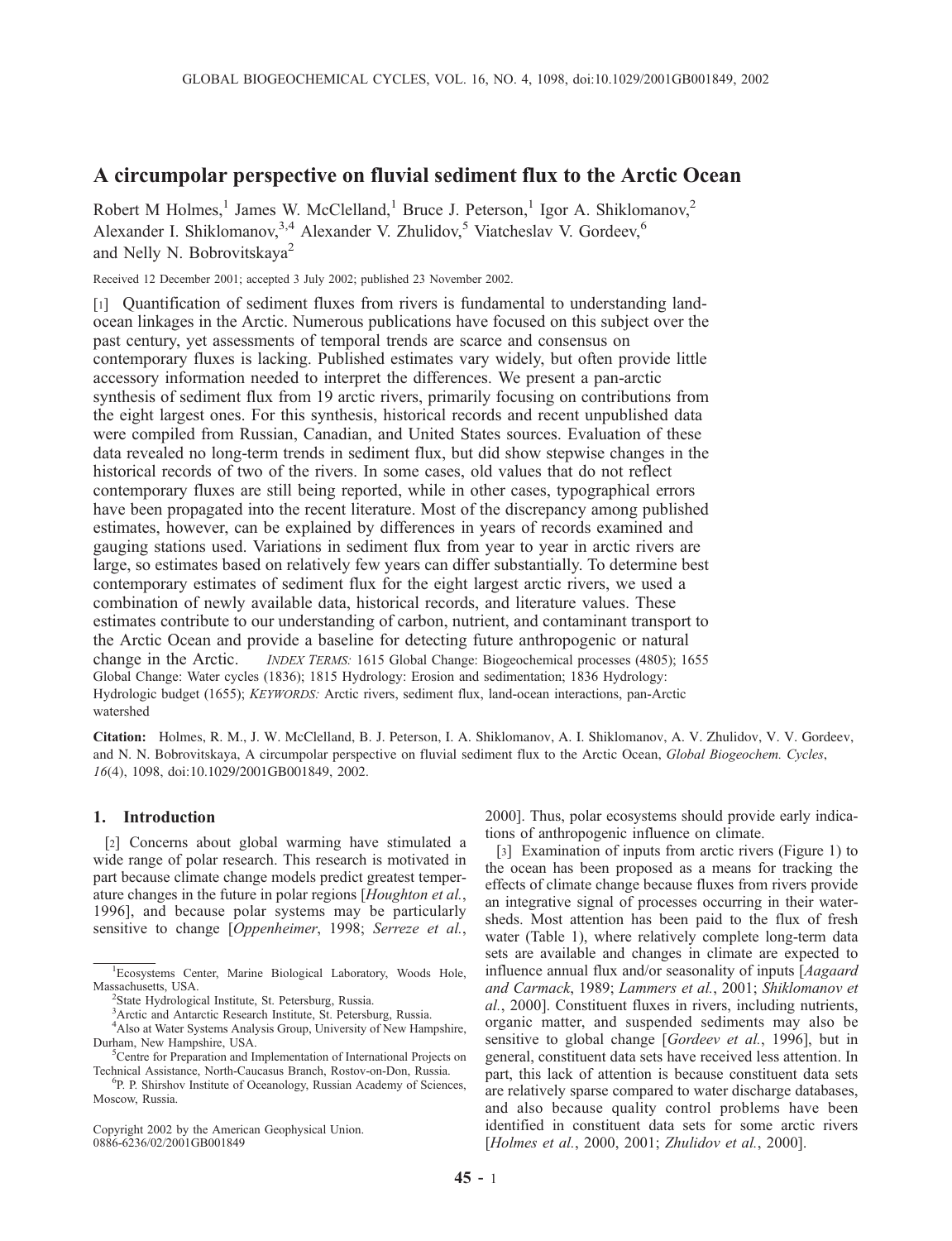

Figure 1. Map of pan-arctic watershed showing drainage basins of the eight large rivers that are the focus of this paper and the mouth locations of 11 other arctic rivers that are discussed. The shaded landmass indicates the catchment of the Arctic Ocean including the Yukon River watershed.

[4] Reliable long-term records of constituent fluxes would provide insights into the functioning of the pan-arctic watershed and help to identify ongoing or future changes. The riverine flux of suspended sediments to the Arctic Ocean is one important metric of land-ocean interactions in the Arctic. Although numerous estimates now exist for sediment fluxes in arctic rivers (Table 2), published values for a given river often vary substantially, and the publications provide little information about how the estimates were actually derived. In many cases, it is not specified when the data were collected (Table 3), even though substantial changes in sediment fluxes can result from dam construction, deforestation, agricultural activities, dredging, and/or climate change [Meade et al., 1990]. Propagation of old estimates into the recent literature does not take these changes into account. Moreover, several different methods are used for determining sediment concentrations and calculating sediment fluxes. These methods may yield different results, further confounding comparisons of flux estimates. Given the likelihood of significant temporal changes that are due to recent anthropogenic influences and the potential for differences in estimates depending on methodological approaches, interpretation of sediment flux estimates in the absence of detailed accessory information is tenuous. Nevertheless, accurate estimates of contemporary riverine sediment fluxes in the Arctic are fundamental to understanding land-ocean linkages, carbon, nutrient, and contaminant transport, and coastal processes, and are a prerequisite for detecting future natural or anthropogenic changes.

[5] Our overall objective is to provide a pan-arctic synthesis addressing sediment flux from large rivers toward the Arctic Ocean. We primarily focus on the eight largest rivers (by water discharge) in the pan-arctic watershed, namely the Yenisey, Lena, Ob', Mackenzie, Yukon, Pechora, Kolyma, and Severnaya Dvina rivers (Figure 1 and Table 1). Although the Yukon River does not discharge directly into the Arctic Ocean, it is included here because it makes major contributions of freshwater to the Arctic Ocean via prevailing ocean currents [Guay and Falkner, 1997; Jones et al., 1998]. We begin with a review and synthesis of available information on methods of sample collection and approaches to flux calculations that have been used for these rivers, and then present graphically the sediment data sets that we have been able to compile for each river from published and unpublished sources. Using these sediment concentration and flux time series, we investigate the reasons for sometimes conflicting flux estimates in the literature, including the use of different time periods of data and/or data from different sampling locations on a given river. Finally, to the extent that available data allow, we provide best estimates of current sediment transport in the lower reaches of these eight rivers and consider whether there is evidence that sediment flux has changed significantly over the period of record. We also briefly address sediment flux from 10 smaller Russian Arctic rivers.

#### 2. Sediment Sampling and Flux Calculations

[6] Guidelines for suspended sediment sampling and flux calculations prescribed by the major government agencies in Russia, Canada, and the United States that are responsible for monitoring river discharge and water quality are discussed below. The accuracy of sediment flux estimates, of course, depends on a variety of factors from how carefully samples are collected to how well sampling frequency and distribution capture the variability of the system. In most cases, information on these factors is not available for individual arctic rivers. This makes it difficult to retrospectively assess error associated with sediment flux estimates for the different rivers. The descriptions below do, however, allow a broad comparison of similarities and differences between sampling and data handling approaches

Table 1. Average Annual Water Discharge for the Eight Largest Rivers in the Pan-Arctic Watershed<sup>a</sup>

| River           | Gauging<br>Station | Drainage Area Above<br>Gauging Station,<br>$10^6$ km <sup>2</sup> | Mean Annual<br>Discharge,<br>$km^3/yr$ |
|-----------------|--------------------|-------------------------------------------------------------------|----------------------------------------|
| Yenisey         | Igarka             | 2.44                                                              | 580 (620)                              |
| Lena            | Kyusyur            | 2.43                                                              | 528 (530)                              |
| $Ob^{\prime}$   | Salekhard          | 2.99                                                              | 402 (404)                              |
| Mackenzie       | Arctic Red         | 1.68                                                              | 281 (307)                              |
| Yukon           | pilot station      | 0.83                                                              | 203 (205)                              |
| Pechora         | Ust' Tsil'ma       | 0.25                                                              | 108 (141)                              |
| Kolyma          | Kolymskove         | 0.53                                                              | 103 (132)                              |
| Severnaya Dvina | Ust' Pinega        | 0.35                                                              | 105 (105)                              |

<sup>a</sup> Values are calculated using monthly discharge data as given in the R-ArcticNet database (www.r-arcticnet.sr.unh.edu) for the listed gauging stations. Values shown parenthetically include estimates of contributions from the entire watershed including nongauged areas.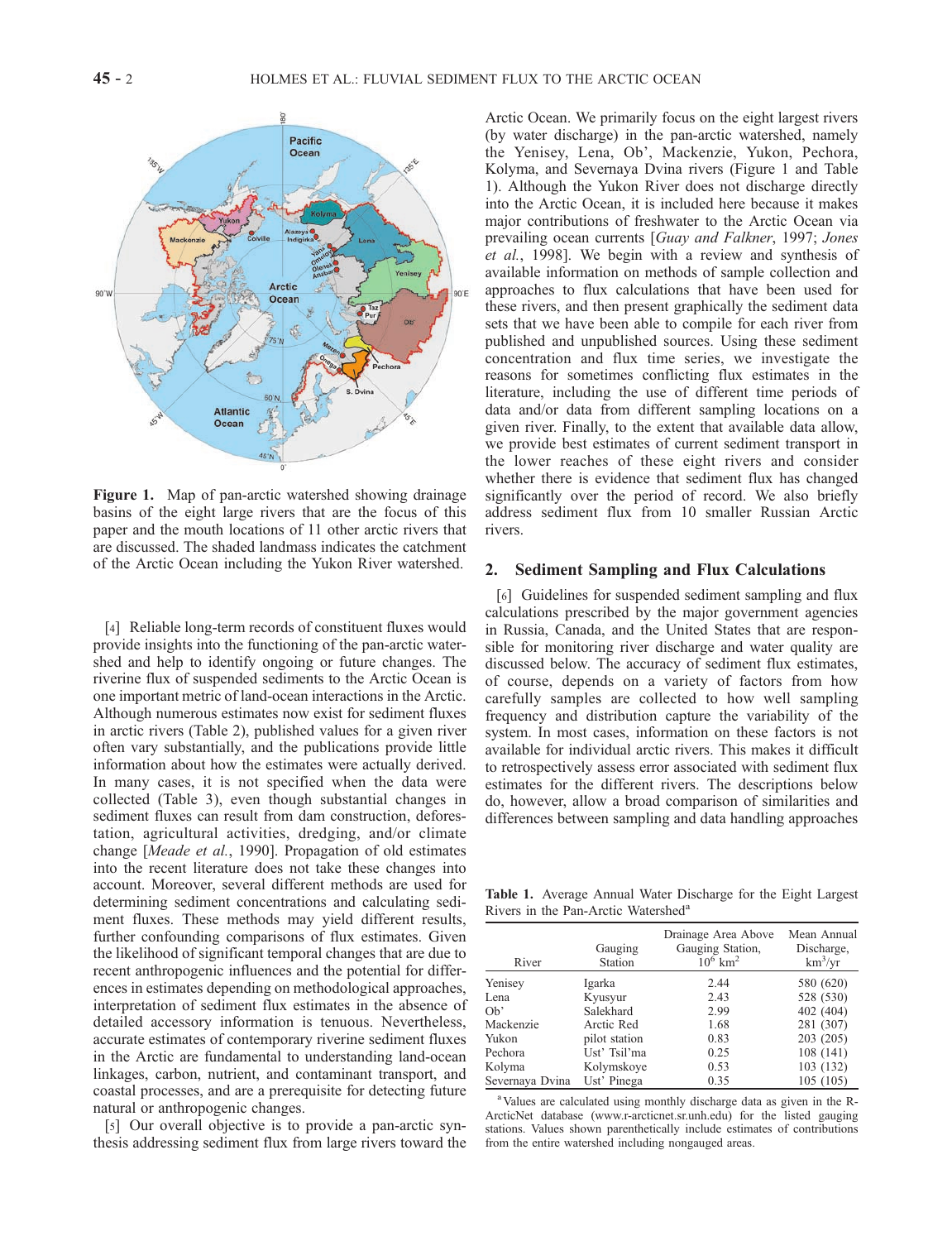|  |  | Table 2. Published Estimates of Suspended Sediment Flux (in Million Metric Tons per Year) for Six of the Largest Arctic Rivers <sup>a</sup> |
|--|--|---------------------------------------------------------------------------------------------------------------------------------------------|
|  |  |                                                                                                                                             |

| Reference                        | Yenisey        | Lena                | Ob'            | Mackenzie                              | Yukon           | Kolyma           |
|----------------------------------|----------------|---------------------|----------------|----------------------------------------|-----------------|------------------|
| 1. Shamov [1949]                 | 11.0           |                     | 13.4           |                                        |                 |                  |
| 2. Lopatin [1952]                | 111.0          | 11.7 <sup>b</sup>   | 113.4          |                                        |                 | $4.7^{b}$        |
| 3. Samoilov [1952]               | 111.0          | $12.0^{b}$          | $13.5^{b}$     |                                        |                 | 4.7 <sup>b</sup> |
| 4. Doronina [1962]               |                | 11.8                |                |                                        |                 |                  |
| 5. Lisitzin [1966]               |                |                     |                |                                        | $88^{\circ}$    |                  |
| 6. Moore [1969]                  |                |                     |                |                                        |                 |                  |
| 7. Lisitzin [1972]               | $13.2^{\rm d}$ | $15.4^{d}$          | $15.8^{\rm d}$ | $^{15}_{6}$ <sub>15</sub> <sup>d</sup> | $^588$          | 6 <sup>d</sup>   |
| 8. Lisitsyna [1974]              | 13.2           | 26.1                | 15             |                                        |                 | 6.8              |
| 9. Davies [1974]                 |                |                     |                | 57                                     |                 |                  |
| 10. Davies [1975]                |                |                     |                | 199                                    |                 |                  |
| 11. Neill and Molland [1980]     |                |                     |                | 156                                    |                 |                  |
| 12. Milliman and Meade [1983]    | 713.2          | $7_{12}$            | 715.8          | $9 - 11100$                            | 60              | $\frac{7}{6}$    |
| 13. Meade and Parker [1985]      |                |                     |                |                                        | 59 <sup>e</sup> |                  |
| 14. Thomas et al. [1986]         |                |                     |                | 218                                    |                 |                  |
| 15. Brunskill [1986]             |                |                     |                | 118                                    |                 |                  |
| 16. Hirst et al. [1987]          |                |                     |                | 92                                     |                 |                  |
| 17. <i>Hill et al.</i> [1991]    |                |                     |                | 125 <sup>f</sup>                       |                 |                  |
| 18. Telang et al. [1991]         | $14.5^{b}$     | $11.7^{b}$          | $13.4^{b}$     |                                        |                 |                  |
| 19. Milliman and Syvitski [1992] | 1213.2         | $^{12}12$           | $^{12}$ 15.8   | $42^g$                                 | 1360            |                  |
| 20. Alabyan et al. [1995]        |                | $21^h$              |                |                                        |                 |                  |
| 21. Ivanov and Piskun [1995]     |                | $16.7 - 19.4$       |                |                                        |                 |                  |
| 22. Gordeev et al. [1996]        | 5.9            | 17.6                | 16.5           |                                        | 788             | 16.1             |
| 23. Rachold et al. [1996]        |                | $21^{\rm h}$        |                |                                        |                 |                  |
| 24. Bobrovitskaya et al. [1996]  | $4.2 - 12.4$   |                     | $15.1 - 16.6$  |                                        |                 |                  |
| 25. AMAP [1997]                  | $^{22}5.9$     | $^{22}17.6$         | $^{22}16.5$    | 1942                                   | 1960            | 2216.1           |
| 26. Mikhailov [1997]             | $4.9 - 13.0$   | 20.4                | 13.0           |                                        |                 |                  |
| 27. Carson et al. [1998]         |                |                     |                | $124^{\rm i}$                          |                 |                  |
| 28. Macdonald et al. [1998]      |                |                     |                | $10,14-17,19$ $118-230$ <sup>j</sup>   |                 |                  |
| 29. Walker [1998]                | $13^{\rm b}$   | $21^{\rm b}$        | $16.5^{b}$     | 1942                                   | 60 <sup>b</sup> | $8.2^{\rm b}$    |
| 30. Are [1999]                   |                | $4,20,21$ 11.8 - 21 |                |                                        |                 |                  |
| 31. Ivanov and Piskun [1999]     |                | 16.3                |                |                                        |                 | $10.1^k$         |
| 32. Are and Reimnitz [2000]      |                | $4,20-22$ 11.8 - 21 |                |                                        |                 |                  |
| 33. Meade et al. [2000]          |                |                     | $^{24}16$      |                                        |                 |                  |
| 34. Brabets et al. [2000]        |                |                     |                |                                        | $54^e$          |                  |
| 35. Gordeev [2000]               | $^{22}5.9$     | $^{22}17.6$         | $^{22}16.5$    |                                        |                 | $^{22}16.1$      |
| 36. Rachold et al. [2000]        |                | $4,20-22$ 11.8 - 21 |                | $^{\rm 15,17,27}\rm 118\!-\!128$       |                 |                  |
| 37. Magritsky [2001]             |                | $15.2 - 20$         |                |                                        |                 | $6.3 - 12$       |

<sup>a</sup> References are in chronological order, and superscripts indicate relationships among the listed references. Lack of superscript indicates an original estimate calculated using data collected by Roshydromet (Russian rivers), Environment Canada (Mackenzie River), or the USGS (Yukon River), except where indicated by footnote. Where ranges are reported data are from multiple references, gauging stations, or time periods.

<sup>b</sup>Derivation of estimate unclear.

<sup>c</sup> According to A. P. Lisitzin (personal communication.), data from Russell [1890], Lopatin [1950], and Samoilov [1952] were used to derive this estimate.<br>dalthough no source information is given by *Lisitzin* [1972], he reports the same sediment flux values in a later publication [*Lisitzin*, 1974], and cites

Zalogin and Radionov [1969], Shubaev [1969], and Moore [1969] as the source of the estimates.

<sup>e</sup> Reported in original manuscript in short tons (1 metric ton =  $1.102$  short tons).

 $f_{\text{From unpublished manuscript}}$  [*Lewis*, 1988].

Was intended to read 142 Mt/yr as reported in an unpublished manuscript by J. P. M. Syvitski, but got mistyped.

h Estimate derived using combination of data from Roshydromet and Moscow State University.

<sup>i</sup>Bed load transport adds another 4 Mt/yr of sediment to the Mackenzie delta.

j Unpublished manuscripts by Carson (M. A. Carson, Mackenzie Delta sediment regime, unpublished manuscript, 1994a; M.A. Carson, Sediment flux model for the Mackenzie Delta, unpublished manuscript, 1994b) also cited. Value of 230 Mt/yr is incorrectly attributed to *Hirst et al.* [1987]. The origin of this value is unclear.

Sum of model estimates for major delta channels.

that may contribute to differences between sediment flux estimates.

#### 2.1. Russian Arctic Rivers

[7] The vast majority of sediment flux estimates for Russian arctic rivers are derived from data collected by the Russian Federal Service for Hydrometeorology and Environmental Monitoring (Roshydromet). In various papers, data have been attributed to sources such as the Leningrad (St. Petersburg) Hydrometeorological Service, Hydrological Year Books, and State Hydrological Institute (SHI). In each case, however, the database appears to be the same. The different names correspond to different years of the record, and/or identification of the data source with differing degrees of specificity. Sampling programs for suspended sediments were started between 1935 and 1966 for different rivers.

[8] Methods of measurements of sediment concentration and discharge have been developed at the Laboratory of Sediments and Erosion within SHI. Guidelines for sampling from large Russian rivers call for daily collection of a single sample at a specific depth during low flow and twice daily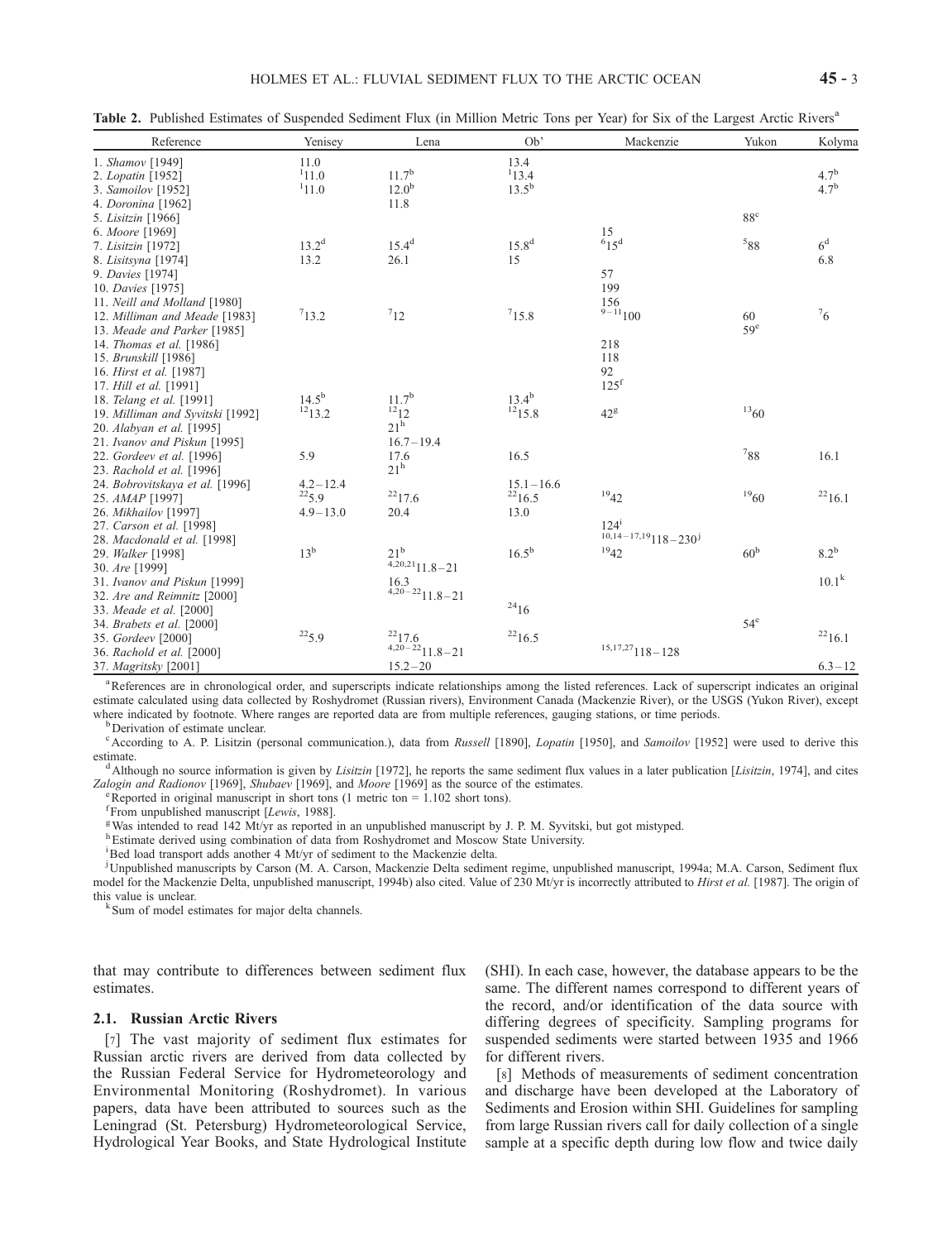| Reference                   | Yenisey                    | Lena                  | Ob'                   | Mackenzie     | Yukon         | Kolyma                     |
|-----------------------------|----------------------------|-----------------------|-----------------------|---------------|---------------|----------------------------|
| Shamov <sup>[1949]</sup>    | 1942-1943                  |                       | $1938 - 1944$         |               |               |                            |
| Doronina [1962]             |                            | $1936 - 1944$         |                       |               |               |                            |
| Davies [1974]               |                            |                       |                       | 1973          |               |                            |
| <i>Davies</i> [1975]        |                            |                       |                       | 1974          |               |                            |
| Neill and Mollard [1980]    |                            |                       |                       | $1973 - 1976$ |               |                            |
| Thomas et al. [1986]        |                            |                       |                       | $1974 - 1976$ |               |                            |
| Brunskill [1986]            |                            |                       |                       | $1973 - 1981$ |               |                            |
| Hirst et al. [1987]         |                            |                       |                       | $1973 - 1984$ |               |                            |
| Lewis [1988]                |                            |                       |                       | $1974 - 1983$ |               |                            |
| Ivanov and Piskun [1995]    |                            | $1960 - 1990^{\rm b}$ |                       |               |               |                            |
| Gordeev et al. [1996]       | $1970 - 1988$              | through 1990          | $1971 - 1988$         |               |               | through 1990               |
| Rachold et al. [1996]       |                            | $1975 - 1981$         |                       |               |               |                            |
| Bobrovitskaya et al. [1996] | $1941 - 1987$ <sup>c</sup> |                       | $1938 - 1990^{\circ}$ |               |               |                            |
| Mikhailov [1997]            | post-1967                  | 1934-1981             | $1938 - 1992$         |               |               |                            |
| Carson et al. [1998]        |                            |                       |                       | $1974 - 1994$ |               |                            |
| Ivanov and Piskun [1999]    |                            | $1977 - 1993$         |                       |               |               |                            |
| Brabets et al. [2000]       |                            |                       |                       |               | $1975 - 1996$ |                            |
| Magritsky [2001]            |                            | $1936 - 1992^b$       |                       |               |               | $1966 - 1989$ <sup>d</sup> |

Table 3. Years of Record for Original Sediment Flux Estimates<sup>a</sup>

<sup>a</sup> Only references that provide information about years are included. In many cases, data collection was not continuous during the range of years listed, and gaps in the records vary widely among references.<br><sup>b</sup>Range represents the combined periods of record for sediment data collected at Kyusyur and several stations downstream for which separate estimates

of sediment flux were made.

Sediment flux estimates are given for multiple time frames within the period of record.

<sup>d</sup> Range represents the combined periods of record for sediment data collected at Srednekolymsk, Kolymskoe, and the top of the delta for which separate estimates of sediment flux were made.

collection of a single sample during high flow. During periods when suspended sediment concentrations are less than 100  $g/m<sup>3</sup>$ , two samples are combined and processed as one. When sediment concentrations are less than 50  $g/m<sup>3</sup>$ , single samples collected daily over a  $5 - 10$ -day period are combined for processing. If concentrations are below 50 g/ m<sup>3</sup> for longer periods of time, sampling is stopped until water discharge begins to increase. From these samples, an average concentration for the river is calculated using an equation that relates the particular sampling location to the river cross section as a whole. The equation is derived and periodically checked by sampling across the river at several depths or using a depth-integrating sampler. We could not obtain date-specific records of sampling at individual rivers, and thus it is difficult to say how the general guidelines described above translate into actual sampling efforts. Nonetheless, presence of data from individual months does put a lower bound on the number of samples collected within a year. The number of months per year that were sampled varies between rivers and over time for individual rivers, but was most consistently done from April through October.

[9] Guidelines for calculation of sediment discharge indicate two approaches. The first approach is a direct calculation of discharge from the cross-section representative concentration data and the corresponding water discharge measurements. This approach is suggested where measurements of suspended sediment have been made frequently. The second approach is indirect, using the relationship between measured sediment discharge and water discharge (sediment rating curves) to estimate sediment discharge on dates when only water discharge was measured. During early years of monitoring at least  $15-20$  measurements of suspended sediment discharge were made to generate rating curves. These measurements were skewed toward snowmelt

and rainfall flood periods when sediment yield was greatest. Later, when relationships between sediment concentration and water discharge were determined to be constant over long time periods, 5-10 samples were used to yearly update the long-term rating curves. Specific information about these methods in relation to individual Russian arctic rivers is sparse, and either one or both methods may have been applied. The information that we do have indicates that sediment rating curves are routinely used on the Ob' River at Salekhard. In addition, estimates for the Lena and Kolyma made by *Magritsky* [2001] used sediment rating curves to fill in large gaps in the historical databases.

#### 2.2. Mackenzie River

[10] Discharge of water and water-borne constituents to the Mackenzie delta have been monitored by Environment Canada since the early 1970s, and nearly all of the published estimates of sediment flux to the delta rely on the Environment Canada database. The monitoring network is maintained through a partnership between the federal and provincial governments. Some references identify Environment Canada directly, whereas others identify specific departments and initiatives of Environment Canada. Published estimates of inputs to the Mackenzie delta were derived using data from stations (1) in the Mackenzie River just above the confluence with the Arctic Red River, (2) in the Arctic Red River below Martin-house, and (3) in the Peel River at Fort McPherson. Where references refer to sediment discharge from the Mackenzie, it sometimes is unclear whether or not contributions from the Peel and/or Arctic Red were considered.

[11] Samples of suspended sediments generally were depth integrated, being taken from a single vertical in the river cross section where flow and depth were maximum. Samples also occasionally were collected from the surface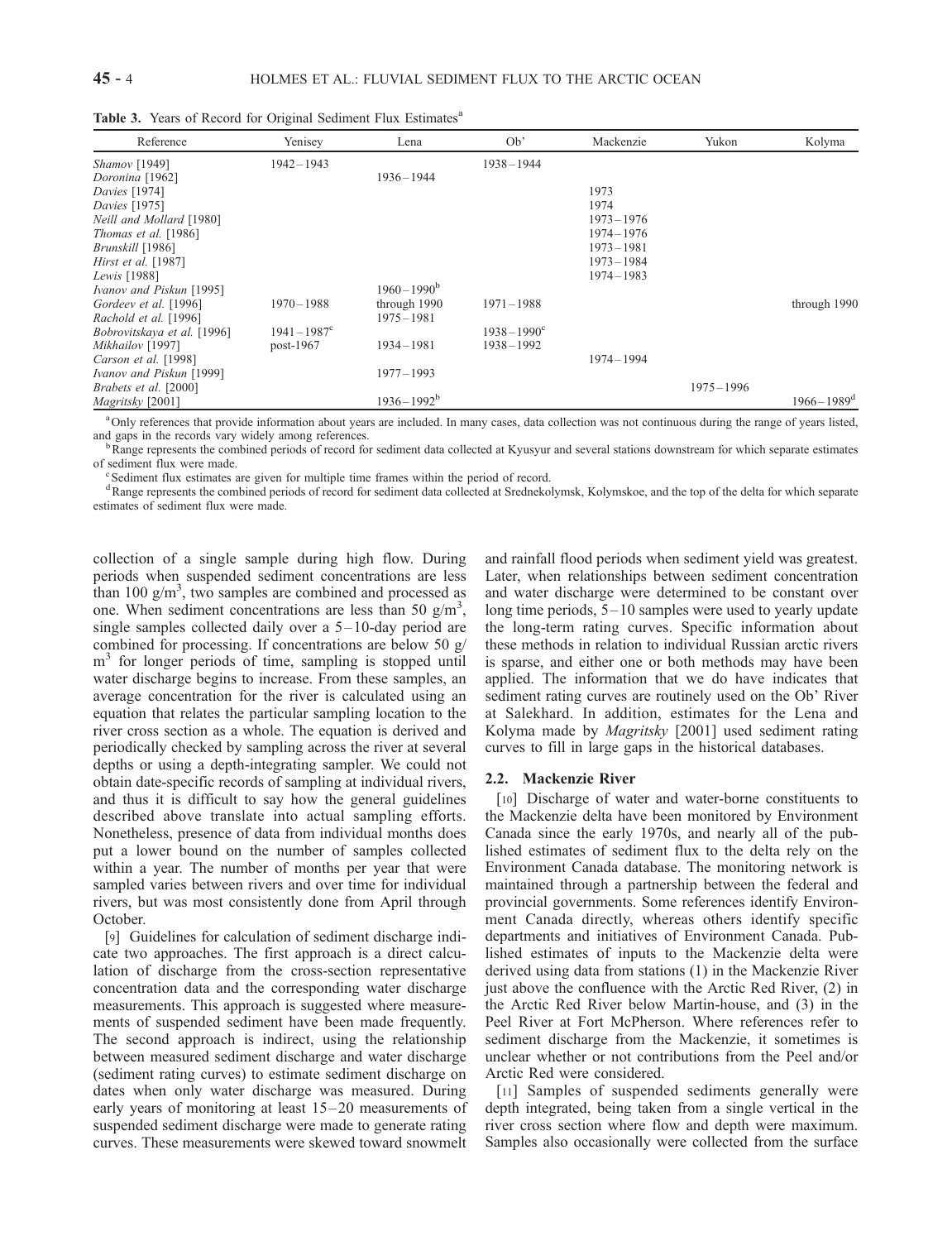using 20 l carboys. A limited comparison of surface versus depth integrated samples indicated that surface samples yielded results within 20% of those obtained from depth integrated samples [Brunskill et al., 1975], although studies elsewhere have shown that the difference can be greater. Collections primarily focused on the open water period from May to October each year. During this time period, the goal was to collect at least one sample per month. Difficulties associated with break-up and ice formation periods, however, resulted in less sampling during some months than others. In particular, data for May are scarce. During winter months, sampling through the ice was restricted to once or twice per year.

[12] Data on water discharge are more complete. Daily measurements of water level were generally recorded yearround. Flow was calculated from these data using a stagedischarge rating curve that was verified with direct flow measurements several times per year.

[13] Annual sediment discharge was estimated either directly or with sediment rating curves. Direct estimates involved calculation of monthly sediment discharge from average sediment concentration and water discharge for each month. Annual sediment discharge was then the sum of the monthly sediment discharges. In some instances, a seasonal mean concentration was used for months during which no concentration was measured. For the sediment rating curves, log(concentration) was plotted against log(water discharge) using existing data. From this relationship, daily mean suspended sediment concentrations were derived. These data were then used along with daily water discharge to calculate annual sediment discharge. Most references for the Mackenzie do not give specific information on data analysis, and hence it is difficult to determine if one or both approaches were used. As a general trend, however, it appears that early estimates were derived directly, while later estimates rely more heavily on sediment rating curves. Carson et al. [1998] provide a rare example where data handling is clearly described and errors of measurement and calculation are frankly discussed. In their case, estimates are derived from a combination of the two approaches.

#### 2.3. Yukon River

[14] In the upstream Canadian portion of the Yukon basin, suspended sampling began in 1970 by Environment Canada, whereas sampling was initiated by the United States Geological Survey (USGS) at selected sites in the US part of the Yukon in 1953 [Brabets et al., 2000]. However, suspended sediment sampling at the downstream-most sampling station (Pilot Station) did not begin until late in 1975. Periodic sampling by the USGS at Pilot Station continued until 1996, and approximately 70 suspended sediment measurements were made at Pilot Station during this period. The majority of data are from summer months, with few samples being collected during the period when the river is frozen over and none collected during May or November. No discharge or water quality sampling was done at Pilot Station from 1997 to 2000, but in 2001 the USGS NASQAN program resumed sampling at Pilot Station.

[15] According to USGS guidelines, suspended sediment concentration measurements are made by collecting a series of depth-integrated verticals across the stream channel. Mean discharge-weighted suspended sediment concentration in the river cross section was then determined by taking the average concentration of these verticals. Mean suspended sediment concentrations determined in this way, as well as daily water discharge values, are available free of charge from USGS at http://water.usgs.gov/nwis.

#### 3. Data

[16] Our objective here is to present the data used to generate the sediment flux estimates in Table 2 and to provide more recent data where available. In most cases, the data are presented in a far more fundamental form than available in previous publications. Examination of the data at this level of detail is meant to help resolve conflicting flux estimates, allow assessment of interannual variability, aid in the detection of temporal trends, and facilitate estimation of contemporary fluxes.

[17] Water discharge monitoring on downstream reaches of arctic rivers began much earlier in the former Soviet Union than in North America (Figure 2). Gauging began in the 1930s on the Yenisey at Igarka, Lena at Kyusyur, Ob' at Salekhard, Kolyma at Srednekolymsk, and Pechora at Ust' Tsil'ma, and extends all the way back to 1881 for the Severnaya Dvina at Ust' Pinega. For the Mackenzie River, discharge measurements began in 1972 at the village of Arctic Red (Tsiigehtchic). Similarly, discharge measurements on the Yukon River at Pilot Station began in the mid-1970s.

[18] Consistent measurements of sediment flux at the downstream monitoring stations began much later than measurements of water discharge in Russian arctic rivers (Figure 2). The sediment flux record is fairly complete from the late 1960s through the mid 1990s for the Yenisey, Lena, and Kolyma rivers. In addition, there are a few years of coverage in the 1940s and 1950s for the Yenisey River. Coverage for the Ob' River is most complete, extending from 1938 to 1996 with few gaps. Far fewer measurements of sediment are available for the Pechora and Severnaya Dvina rivers. Data for these rivers come from the 1950s and 1980s. Sediment data for Russian rivers cover all months, but summer months were sampled in more years than were low flow months (Figure 3).

[19] Sediment measurements at downstream stations in the Mackenzie and Yukon rivers began simultaneous to water discharge observations and available data extend through the mid-1990s (Figure 2). Annual flux estimates in the Mackenzie River are reported by *Carson et al.* [1998] for the period 1974 – 1994, and the 1973 estimate comes from Davies [1974]. For the Yukon River, flux estimates for individual years have not been previously reported. Thus, sediment flux values for the Yukon River shown in Figure 2 were derived from a rating curve generated using USGS sediment concentration and discharge data and bias corrected using the smearing estimator [*Duan*, 1983].

[20] Sediment sampling was restricted to high discharge months (May through October) on the Mackenzie River (Figure 3), and monthly averages were generally derived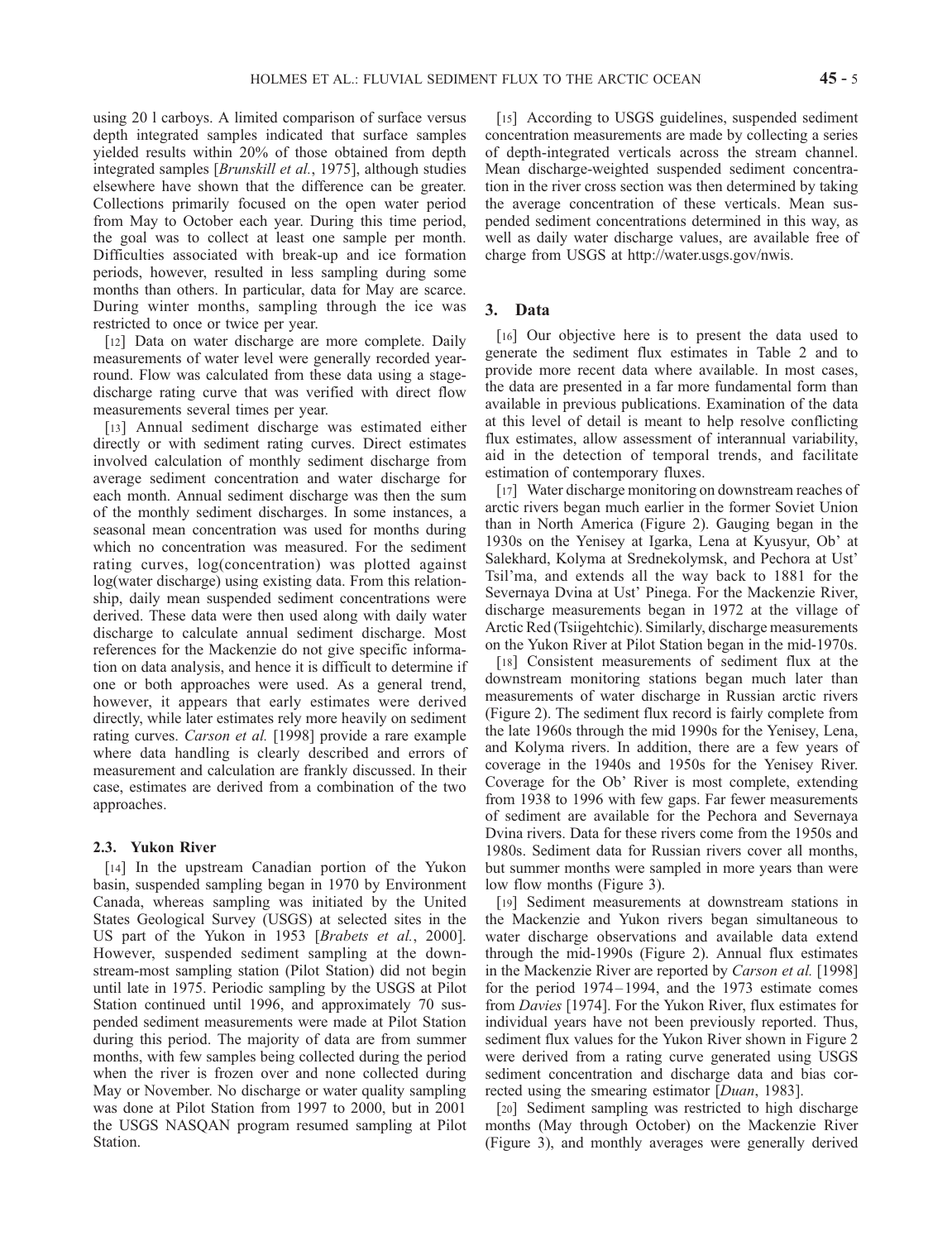

Figure 2. Time series of annual sediment flux (dots) and water discharge (histograms) estimates for the eight largest rivers in the pan-arctic watershed. Lines connect contiguous years within the period of record. Sediment values for Russian rivers are annual averages of monthly flux data provided by SHI. Sediment values for the Mackenzie River are from a compilation of annual values by Carson et al. [1998]. Sediment values for the Yukon River were derived from a rating curve generated using USGS sediment concentration and discharge data and bias corrected using the smearing estimator of *Duan* [1983]. In all cases, water discharge is calculated from monthly values available from R-ArcticNet (http:// www.r-arcticnet.sr.unh.edu/), with updates provided by UNH. Note that the scales for sediment fluxes in the Mackenzie and Yukon rivers are five times larger than those of the other rivers.

from multiple samples collected throughout these months. However, sampling in May was sparse, presumably owing to complications associated with ice breakup. In fact, May samples were only collected during 4 years, and these samples were all collected in the final few days of the month. Yukon sampling also focused on the high discharge months, although no measurements were made in May, and August was sampled only in 2 years. Sediment measurements were also made during low flow periods of some years, but in contrast to those from the Mackenzie River, samples from the Yukon River at Pilot Station were never collected more frequently than once per month.

[21] Variations in sediment flux from year to year are substantial in most of the arctic rivers, but are more extreme at some rivers than others (Figure 2). The Lena, Ob', Kolyma, Mackenzie, and Yukon show the largest interannual variation, while the Yenisey, Pechora, and Severnaya Dvina have less variable sediment fluxes from year to year. In all cases, changes in annual sediment flux broadly track changes in annual water discharge. Long-term changes are not evident in the sediment flux data, with the exception of the Yenisey and the Kolyma rivers where single stepwise shifts have occurred. In the Yenisey, the shift is associated with construction of the dams, while in the Kolyma the shift is associated with use of data from a new gauge opened closer to the mouth.

[22] Sediment flux in all the eight largest arctic rivers is highest in late spring/early summer, and increases in sedi-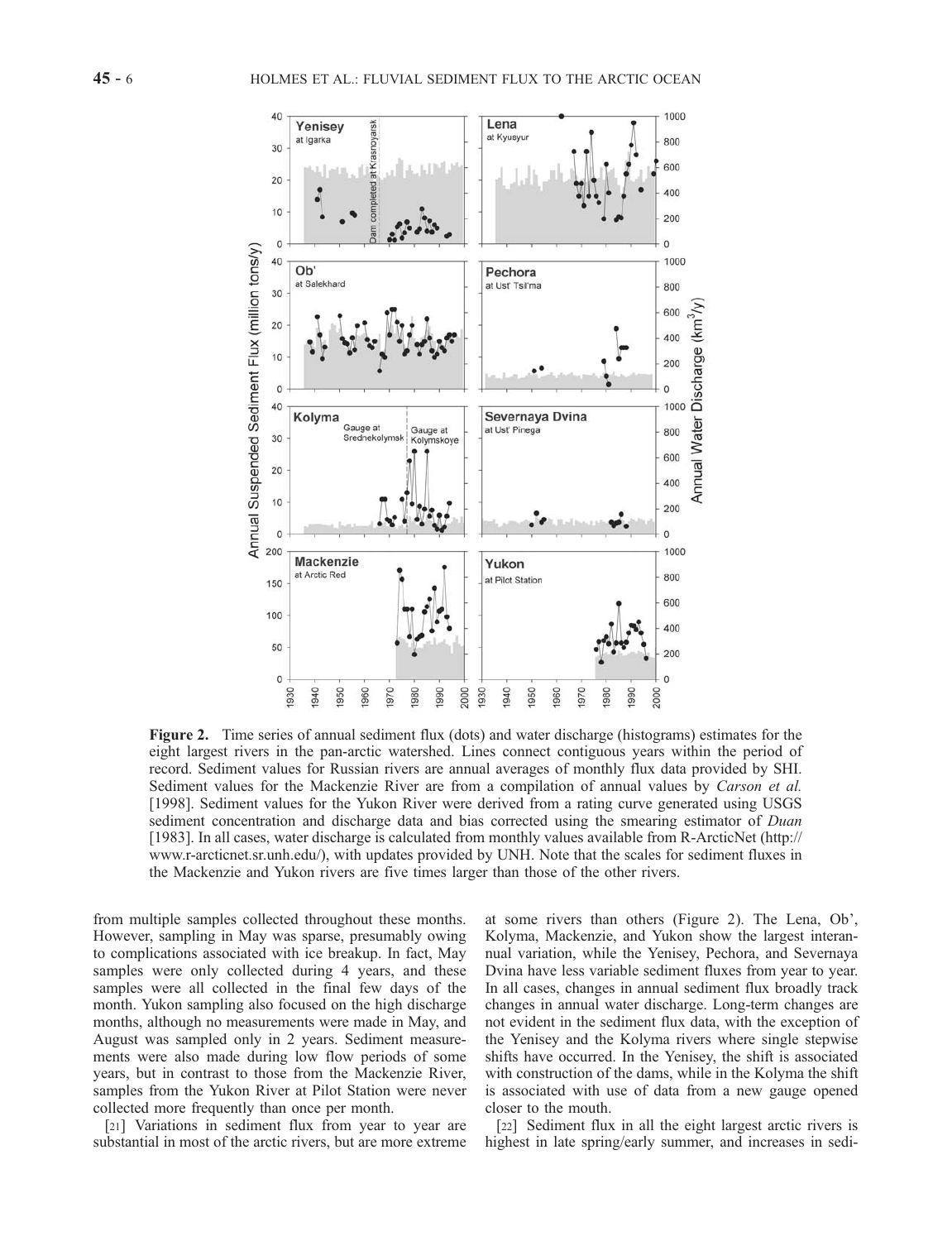

Figure 3. Average monthly sediment flux (dots) and water discharge (histograms) estimates for the eight largest rivers in the pan-Arctic watershed. Sediment values for Russian rivers are averages of monthly flux data provided by SHI. Sediment values for the Mackenzie River are monthly averages of date specific values from the Canadian HYDAT database. Sediment values for the Yukon River are monthly averages calculated using daily sediment concentration and water discharge values from the USGS on-line database. Water discharge values are averages of monthly values available from R-ArcticNet with the addition of more recent data provided by UNH. Numerals above sediment flux data points indicate number of months of data in averages. For the Yenisey River, closed circles represent pre-Krasnoyarsk dam averages whereas open circles represent postdam averages.

ment flux during the spring are generally steeper than declines during the fall (Figure 3). These seasonal changes generally track water discharge. The one clear exception to the pattern is the Yenisey, where sediment flux drops off very rapidly after the summer peak. This is evident in both the predam and postdam data.

[23] Sediment yield varies widely among the eight largest arctic rivers (Table 4). The Mackenzie and Yukon have much greater yields than the other rivers, and the Yenisey stands out with the lowest yield. These differences, at least in part, are linked to differences in sediment concentration among the rivers: plots of sediment concentration relative to water discharge (Figure 4) show that the Mackenzie and Yukon Rivers sort out distinctly from the Yenisey, Lena, and Ob' Rivers. The relatively narrow ranges of discharge in the Kolyma, Pechora, and Severnaya Dvina make these rivers more difficult to categorize in this way. Nonetheless, changes in suspended sediment concentration over their limited ranges of annual water discharge suggest that the Severnaya Dvina should be grouped with the larger Russian rivers, the Kolyma with the North American rivers, and the Pechora somewhere in between.

#### 4. Discussion

[24] Long-term trends and explanations of conflicting sediment flux estimates are discussed for each of the eight largest arctic rivers below, and best contemporary estimates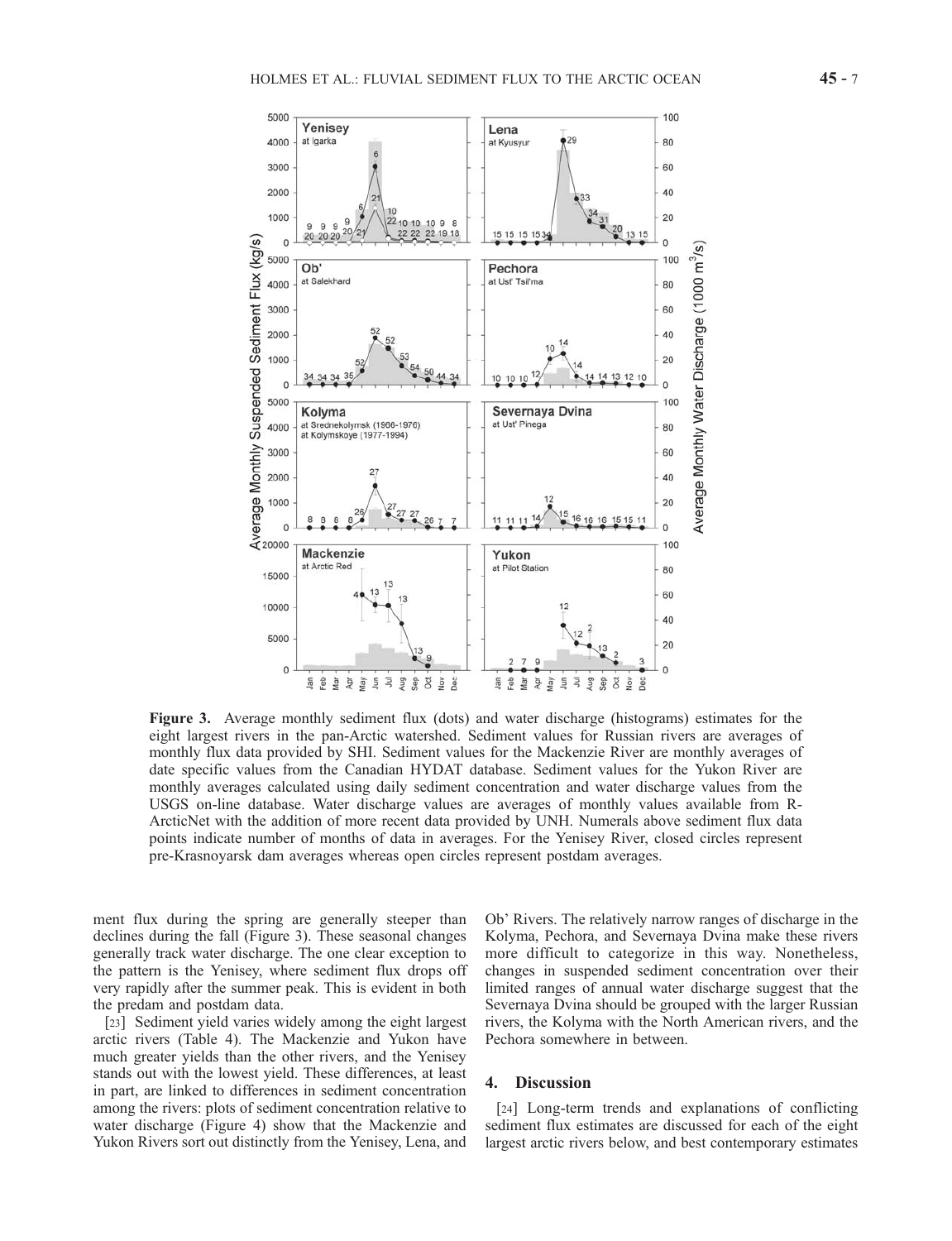| River           | Station                     | Best Estimate of<br>Contemporary<br>Sediment Flux, Mt/yr | Confidence in<br>Flux Estimate | Sediment<br>Yield, $t/km^2/yr$ | Source of Flux<br>Estimate              |
|-----------------|-----------------------------|----------------------------------------------------------|--------------------------------|--------------------------------|-----------------------------------------|
| Yenisey         | Igarka                      | 4.7                                                      | fair                           | 1.9                            | this paper                              |
| Lena            | Kyusyur                     | 20.7                                                     | good                           | 8.5                            | this paper                              |
| Ob'             | Salekhard                   | 15.5                                                     | good                           | 6.4                            | this paper                              |
| Mackenzie       | multiple sites <sup>b</sup> | 124                                                      | good                           | 74                             | Carson et al. [1998]                    |
| Yukon           | pilot station               | 60                                                       | fair                           | 72                             | R. H. Meade<br>(personal communication) |
| Kolyma          | Top of Delta                | 10.1                                                     | fair                           | 19                             | Ivanov and Piskun [1999]                |
| Pechora         | Ust' Tsil'ma                | 9.4                                                      | poor                           | 38                             | this paper                              |
| Severnaya Dvina | Ust' Pinega                 | 4.1                                                      | fair                           |                                | this paper                              |

Table 4. Best Estimates of Contemporary Average Annual Sediment Flux in the Eight Largest Arctic Rivers<sup>a</sup>

<sup>a</sup> Values are accompanied by a qualitative assessment of confidence in the flux estimate based on factors such as amount and consistency of data. For this assessment, we have assumed that sample collection and flux calculations were fundamentally sound. <sup>b</sup>

 $b$ The Mackenzie estimate is for contributions to the Mackenzie Delta, which includes contributions from the Mackenzie River at Arctic Red (96 Mt/yr), the Arctic Red River at Arctic Red (7 Mt/yr), and the Peel River at Fort McPherson (21 Mt/yr).

are identified. These topics are then addressed in the context of the pan-arctic watershed and global change.

#### 4.1. Yenisey River

[25] At  $\sim$  620 km<sup>3</sup>/yr water discharge and with a catchment area of over 2.5 million km<sup>2</sup>, the Yenisey ranks among the largest rivers on Earth. Despite the massive size of the Yenisey River, its suspended sediment flux is low, with published estimates ranging from 4.2 to 14.5 Mt/yr (Table 2). By comparison, the Mississippi River, which has a lower annual water discharge (530  $\text{km}^3/\text{yr}$ ), now transports about 210 Mt/yr suspended sediment [Meade, 1996].

[26] Although annual sediment flux in the Yenisey River is remarkably small, there remains a relatively large range of values in the literature (Table 2). A primary cause of these divergent estimates is related to changes associated with dam construction. In 1967, a huge dam was completed on the Yenisey River near Krasnoyarsk (the Krasnoyarsk Dam), and several additional dams were completed on the Angara River (a major tributary of the Yenisey) in the 1970s [Bobrovitskaya et al., 1996; Meade et al., 2000]. Although these dams are more than 2500 km from the mouth of the Yenisey, they trap a significant portion of the Yenisey's sediment flux. For example, after the construction of the Krasnoyarsk Dam, sediment flux at Divnogorsk (just downstream of the dam) dropped from 6.3 to 0.2 Mt/yr [Lisitsyna, 1974]. The impact of these dams is clearly evident in average monthly sediment fluxes far downstream at Igarka, where sediment fluxes during the month of greatest discharge (June) dropped by half after dam construction (Figure 3). As a result, annual flux estimates made using predam data are generally over 10 Mt/yr [Lisitsyna, 1974; Samoilov, 1952; Shamov, 1949], whereas the few published estimates using more recent data (Table 3) are less than 6 Mt/yr. Interestingly, although there is a clear separation between pre- and post-dam annual fluxes, there is a suggestion in the data that postdam fluxes may have increased from the late 1960s through the 1980s (Figure 2). Additional data will be required to determine if this trend has continued.

[27] The mean of the postdam data shown in Figure 2 for the Yenisey River at Igarka is 4.7 Mt/yr. This is the best

contemporary estimate of sediment flux available, though our confidence in this estimate is only fair (Table 4), in part because it appears that annual fluxes were gradually increasing from the early 1970s through the 1980s, and also because we have no data after 1994. Our value is close to the postdam mean of 4.2 Mt/yr reported by Bobrovitskaya et al. [1996] based on data from 1970 to 1987 (Table 3), but our estimate contains additional data for 1988, 1989, 1993, and 1994.

#### 4.2. Lena River

[28] Annual sediment fluxes in the Lena River at Kyusyur have ranged from 7.6 to 40 Mt/yr between 1962 and 2000, with a mean of 20.7 Mt/yr (Figure 2). Published estimates of average annual sediment flux in the Lena River at this



Figure 4. Annual sediment flux as a function of annual water discharge for each year of record in the eight largest Arctic rivers.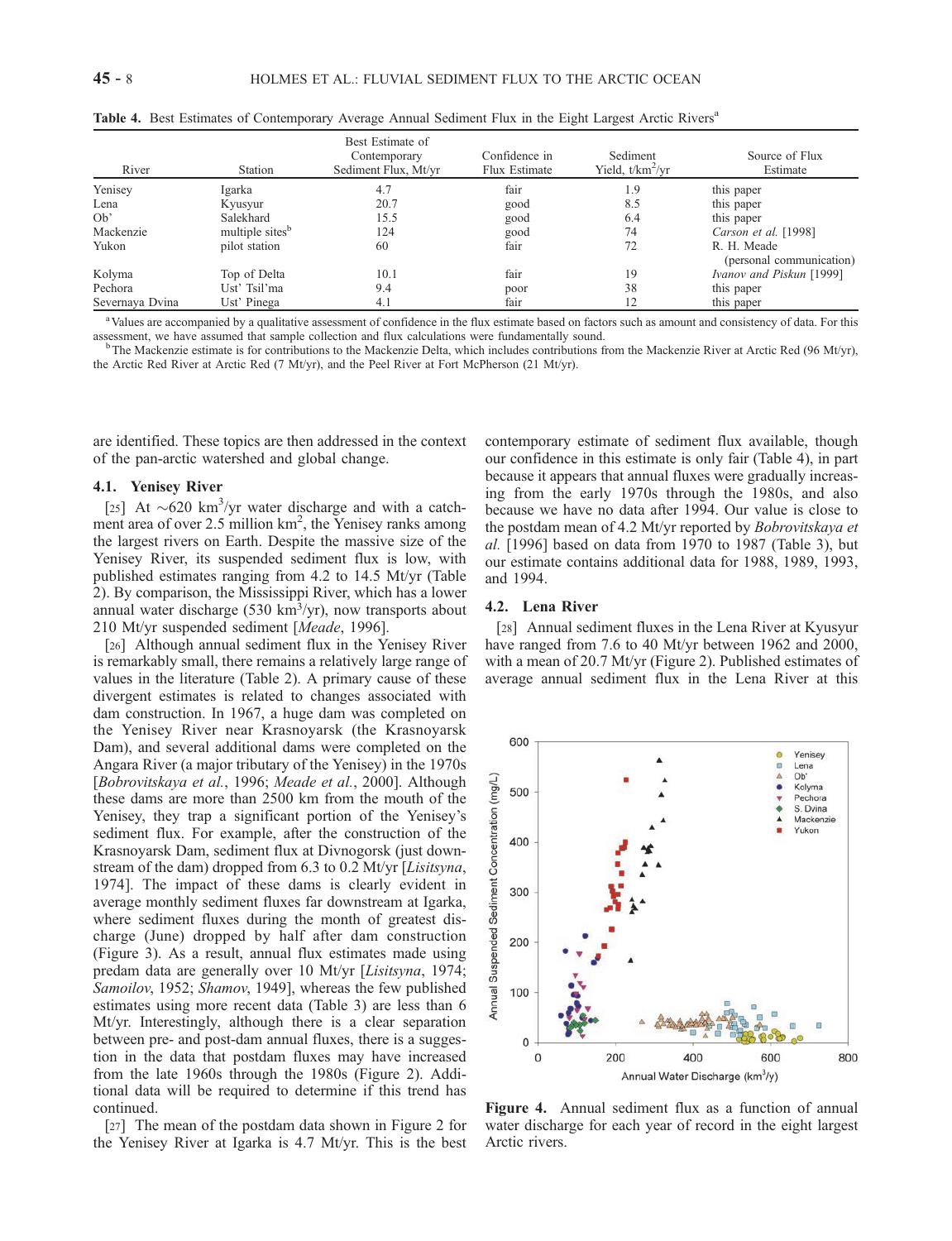station range from 11.7 to 26.1 Mt/yr (Table 2). Interestingly, with the exception of Lisitsyna [1974], all pre-1995 publications give estimates of <16 Mt/yr whereas post-1995 estimates generally exceed 16 Mt/yr (Table 2), suggesting that sediment flux in the Lena River might have increased over the past several decades.

[29] However, there are no obvious long-term trends in the data presented in Figure 2, indicating that big changes have not occurred since the early 1960s. It remains possible, though, that sediment flux increased prior to 1962 when our data set begins. The earliest published estimates, such as those of Lopatin [1950, 1952] and Doronina [1962], use data collected prior to any that we have been able to access (Table 3). With access to these data and detailed information concerning how they were collected, it might be possible to determine if annual sediment flux has increased during the past several decades in the Lena River. However, given the great interannual variability apparent in the available data (Figure 2), such a conclusion in the absence of additional information is probably not warranted. In any case, the higher estimates seem to best represent contemporary conditions, and we consider the mean of annual fluxes shown in Figure 2 (20.7 Mt/yr) to be the best estimate of contemporary sediment flux in the Lena River (Table 4). Our confidence in this estimate is good. Although interannual variability is large, we have data from as recently as 2000 and thus have reasonable confidence that our estimate adequately represents current conditions. Moreover, a recent analysis by Magritsky [2001] yielded a similar estimate of average annual sediment flux at Kyusyur of 19.8 Mt/yr. To derive this estimate, Magritsky used a sediment rating curve to fill gaps in the sediment record between 1936 and 1992 (Table 3).

[30] There are conflicting reports in the recent literature concerning how much of the sediment transported by the Lena River reaches the Laptev Sea [Are and Reimnitz, 2000]. For example, one recent publication states that only  $10 - 17\%$  of the sediment in the Lena at Kyusyur makes it through the Lena Delta [Alabyan et al., 1995], whereas another paper persuasively argues that essentially all of the Lena's suspended sediment reaches the Laptev Sea [Rachold et al., 2000]. We do not know which of these views is correct, but a clear resolution is needed in order to adequately evaluate the impact of riverine sediment inputs to the Laptev Sea as well as to understand the sediment dynamics of the expansive Lena Delta.

#### 4.3. Ob' River

[31] Although annual sediment flux in the Ob' River at Salekhard varied from 5.7 to 25 Mt/yr between 1938 and 1996 (Figure 2), published estimates of average annual fluxes have all been within a surprisingly narrow range,  $13.0 - 16.6$  Mt/yr (Table 2), even though the years of data included in the estimates varied substantially (Figure 3). Similarly, the average of all annual sediment flux data for the Ob' River shown in Figure 2 is 15.5 Mt/yr. The consistency of these estimates and the lack of apparent trend in the annual flux data (Figure 2) indicates that there have been no significant changes in annual sediment flux in the Ob' River since at least the early 1940s. Thus, we consider 15.5 Mt/yr to be a good estimate of contemporary sediment flux in the Ob' River (Table 4).

#### 4.4. Kolyma River

[32] Published average annual flux estimates for the Kolyma River vary by almost 350%, from 4.7 to 16.1 Mt/ yr, with the earlier estimates tending to be the lowest (Table 2). Part of the explanation for this wide range of estimates may be that earlier data were collected at Srednekolymsk, whereas later data were collected farther downstream at Kolymskoye. However, according to the data in Figure 2, the average of sediment flux values at Srednekolymsk  $(1966 - 1976)$  are 6.4 Mt/yr, compared to 9.2 Mt/yr at Kolymskoye (1977– 1994), not a large enough difference to account for the variation among estimates. Interannual variability at Kolymskoye is large (1.3 – 26 Mt/yr, Figure 2), and thus differences in estimates are likely due to the specific years that were used to make the estimates. Unfortunately, this cannot be determined for certain because, with the exception of Magritsky [2001], none of the published estimates of sediment flux in the Kolyma are accompanied by information on years of data included (Table 3). Magritsky [2001] reports a value of 6.23 Mt/yr at Srednekolymsk using data from 1966 to 1976, and a value of 10.8 Mt/yr at Kolymskoye using data from 1977 to 1989. These values are very similar to ours, with the difference in the Kolymskoye values being due to the inclusion of 1990– 1994 data in our estimate.

[33] *Ivanov and Piskun* [1999] point out that water and sediment flux measurements made at Kolymskoye do not take into account flow through the Stadukhinskaya branch of the river. Thus they develop a model to estimate sediment flux downstream in the river delta, where gauging is not routinely done. Data on water discharge (collected on expeditions by the All-Union Arctic Institute in 1934, 1935 and 1937, Arktikproject in 1953 and 1954, and Arctic and Antarctic Research Institute (AARI) in 1991) were used to design and regulate an ''aerodynamic model'' of the Kolyma delta. This model was then used to estimate the distribution of water discharges in the individual branches of the Kolyma delta on an annual basis. Finally, the model estimates of water discharges were used in conjunction with measured data on turbidity (collected on the same expeditions listed above) to derive sediment flux estimates for the individual branches of the Kolyma delta. These branchspecific fluxes were summed to estimate total sediment flux from the Kolyma. The estimate they finally arrived at is 10.1 Mt/yr, slightly higher than the average of annual fluxes measured at Kolymskoye (8.9 Mt/yr). Given that the estimate by Ivanov and Piskun [1999] includes contributions from the Stadukhinskaya branch of the river, we consider 10.1 Mt/yr to be the best estimate of contemporary sediment flux in the Kolyma River (Table 4).

#### 4.5. Pechora River

[34] Although the annual water discharge of the Pechora River is only about one-fifth of that of the Yenisey River, it apparently transports a similar amount of sediment (Figure 2). Published estimates of average sediment flux in the Pechora River at Ust' Tsil'ma range from 6.5 Mt/yr [Lopatin,  $1952$ ] to  $13.5$  Mt/yr [Gordeev et al., 1996], and the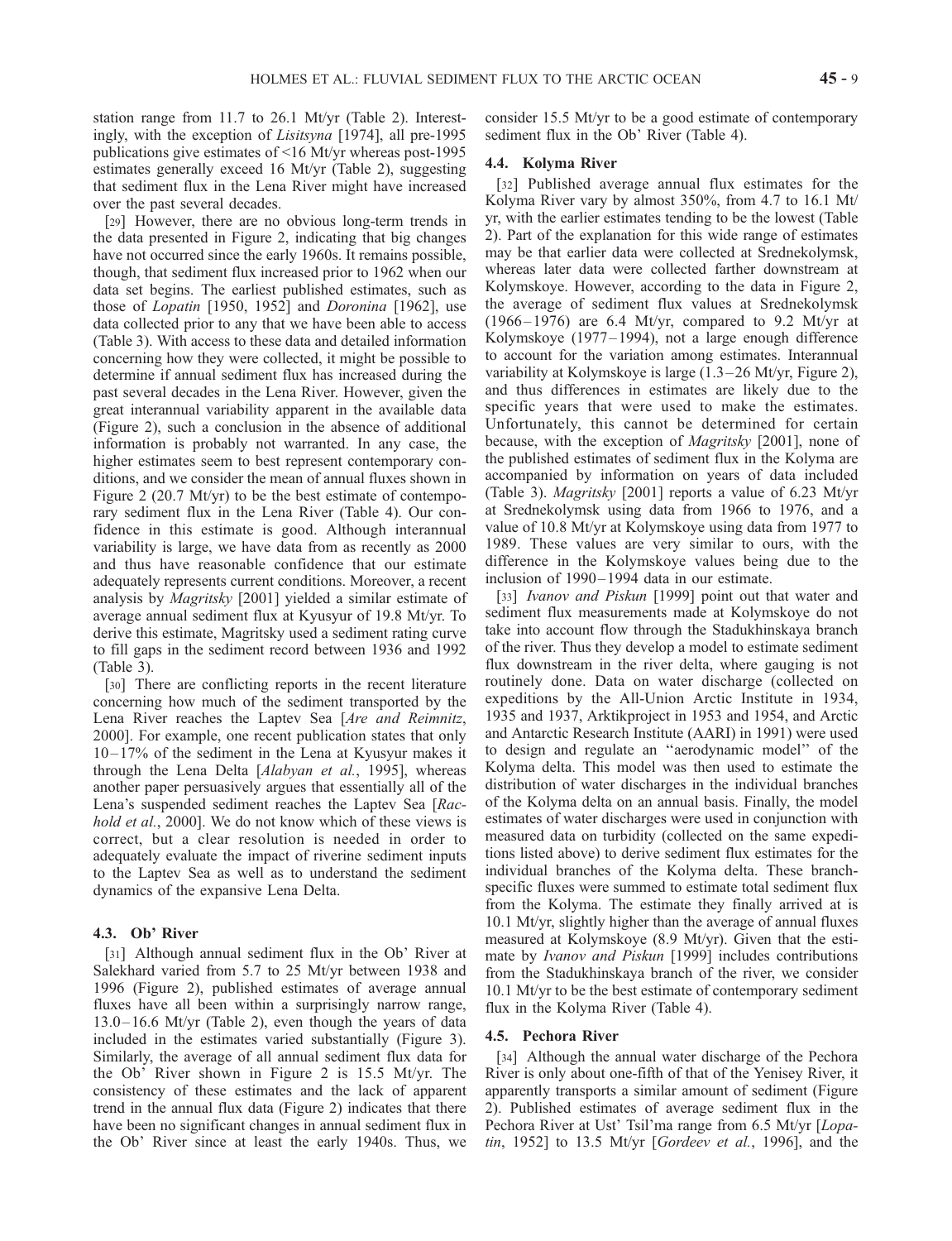average of the data presented in Figure 2 is 9.4 Mt/yr. Based on the data we have (Figure 2), it appears that annual sediment flux in the Pechora may have increased in the late 1980s, but data are very limited so it is not possible to determine with any certainty what the actual contemporary average annual sediment flux may be. We consider the mean of data presented in Figure 2 (9.4 Mt/yr) to be the best estimate of contemporary sediment flux in the Pechora River (Table 4), but have poor confidence in this estimate for the reasons discussed above.

#### 4.6. Severnaya Dvina River

[35] As with the Pechora River, only limited annual sediment flux data are available for the Severnaya Dvina River (Figure 2). In contrast to the Pechora, however, the range of annual sediment fluxes in the Severnaya Dvina River at Ust' Pinega is rather low, 2.5–6.6 Mt/yr, with a mean of 4.1 Mt/yr for the data presented in Figure 2. The range of published estimates of average annual sediment flux is also low, ranging from 3.8 Mt/yr [Gordeev et al., 1996] to 5.8 Mt/yr [Lopatin, 1952]. We consider 4.1 Mt/yr to be the best estimate of contemporary sediment flux in the Severnaya Dvina River, and although data are limited, have fair confidence in this estimate because interannual variability is relatively low (Table 4).

#### 4.7. Mackenzie River

[36] The literature on sediment flux in the Mackenzie River is the most confusing of any large arctic river but at the same time is also the most complete. The confusion results from several factors. First, the range of published estimates of annual sediment flux in Mackenzie is huge, from 15 to 230 Mt/yr (Table 2). The earliest estimate [*Moore*, 1969] is also by far the lowest (15 Mt/yr), and this estimate was cited later by Lisitzin [1972]. According to Moore [1969], the original source of this estimate was the Department of Energy, Mines, and Resources, Ottawa, Canada. The highest estimate (230 Mt/yr) comes from Macdonald et al. [1998], who cite Hirst et al. [1987] as the source of the estimate. However, data given by Hirst et al. [1987] indicate that the average annual sediment flux to the Mackenzie Delta (1973 – 1984) is 92 Mt/yr. It should be noted, however, that Hirst et al. recognize this estimate to be low, and prefer the estimate of 126 Mt/yr reported by Lewis (C. P. Lewis, Mackenzie Delta sedimentary environments and processes, unpublished manuscript, 1988).

[37] A second source of confusion comes from a typographical error by Milliman and Syvtiski [1992], where sediment flux in the Mackenzie was printed as 42 Mt/yr instead of 142 Mt/yr as they intended (J. P. M. Syvitski, personal communication, 2001). Although this typographical error has been identified and noted in some subsequent publications [Macdonald et al., 1998], other manuscripts have propagated the erroneous figure [Arctic Monitoring] and Assessment Program (AMAP), 1997; Meybeck and Ragu, 1995; Walker, 1998].

[38] A third source of considerable variation in Mackenzie River sediment flux estimates results from different years of data used to derive the estimates (Table 3). This is particularly true for the earlier estimates, which often used only a few years of data. For example, estimates by Davies [1974, 1975], *Neill and Mollard* [1980], and *Thomas et al.* [1986] all use four or fewer years of data, which given the high interannual variability, leads to considerable differences in estimated fluxes.

[39] A final source of confusion relates to sampling stations. Sometimes estimates of Mackenzie River sediment discharge include contributions from the Arctic Red River (a tributary of the Mackenzie River which enters just downstream of the gauging station at the village of Arctic Red), and/or the Peel River (not technically a Mackenzie tributary but it does discharge into the Mackenzie Delta). Given the relatively large contributions of these two rivers (sediment transport is  $\sim$ 7 and 21 Mt/yr in the Arctic Red and Peel rivers, respectively), it is important to be clear whether their sediment fluxes are included in a Mackenzie River annual flux estimate.

[40] Although all of these sources of confusion are significant for the Mackenzie River, the paper by Carson et al. [1998] does an exemplary job of clearly describing the available data and documenting how sediment flux calculations were made. Moreover, sources of error and estimates of uncertainty are highlighted. Carson et al. [1998] estimate average annual sediment flux to be 103 Mt/yr for the Mackenzie River. This estimate includes  $\sim$ 7 Mt/yr from the Arctic Red River. The Mackenzie Delta also receives 21 Mt/yr from the Peel River. Thus, total average suspended sediment flux to the Mackenzie Delta is estimated to be 124 Mt/yr. We consider the estimates of *Carson et al.* [1998] to best represent contemporary sediment flux in the Mackenzie River (Table 4), and most other papers published since the mid-1990s report similar estimates (Table 2).

#### 4.8. Yukon River

[41] Relatively few sediment flux estimates have been published for the Yukon River. The earliest estimate comes from Lisitzin [1966], who reported annual sediment flux to be 88 Mt/yr. According to A. P. Lisitzin (personal communication, 2001), data from Russell [1890], Lopatin [1950], and Samoilov [1952] were used to derive this estimate. The same value is later reported by *Lisitzin* [1972, 1974], Gordeev et al. [1996], and Gordeev [2000].

[42] The most commonly cited annual suspended sediment flux value for the Yukon River is 60 Mt/yr. Milliman and Meade [1983] were the first to publish this estimate, which they derived using data from Eagle (far upstream from the mouth of the Yukon) and from estimates of contributions from a major tributary, the Tanana River. Meade and Parker [1985] report a value of 65 million tons per year, but since this number comes from a USGS publication, the units are short tons, not metric tons as are more commonly used. To convert from short tons to metric tons, multiply by 0.907; thus, the estimate of annual sediment flux in the Yukon River by Meade and Parker [1985] is essentially identical to that reported by *Milliman* and Meade [1983] and in fact the difference is simply due to rounding (R. H. Meade, personal communication, 2001).

[43] The first estimate of Yukon River sediment flux made using sediment data collected at a downstream station was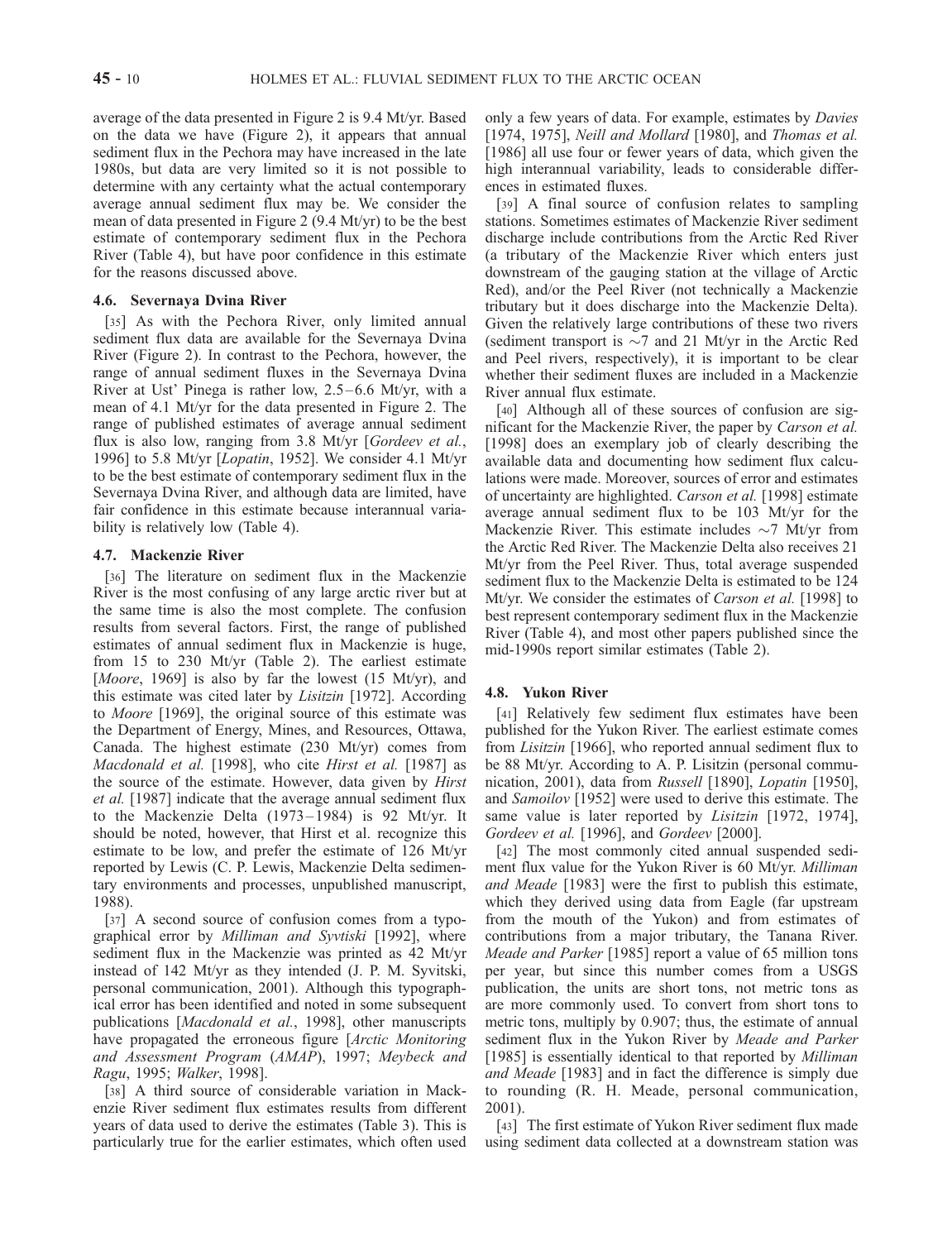Table 5. Summary of Sediment Flux Data for Additional Russian Arctic Rivers<sup>a</sup>

| River     | Station                             | Average Annual<br>Discharge,<br>$km^3/yr$ | Period of<br>Sediment<br>Record | Years in<br>Sediment<br>Record | Average Annual<br>Sediment Flux,<br>Mt/yr | Sediment Yield,<br>$t/km^2/yr$ |
|-----------|-------------------------------------|-------------------------------------------|---------------------------------|--------------------------------|-------------------------------------------|--------------------------------|
| Indigirka | Vorontsovo                          | 50.4                                      | $1956 - 86$                     | 26                             | 11.1                                      | 36.4                           |
| Taz       | Sidorovsk                           | 33.1                                      | $1969 - 75$                     | 4                              | 0.7                                       | 7.0                            |
| Yana      | Yubileynaya                         | 32.2                                      | $1973 - 94$                     | 19                             | 4.0                                       | 17.9                           |
| Olenek    | $71.8^{\circ}$ N, $123.6^{\circ}$ E | 31.5                                      | $1968 - 94$                     | 21                             | 1.1                                       | 5.6                            |
| Pur       | Samburg                             | 28.3                                      | $1941 - 81$                     | 26                             | 0.7                                       | 7.4                            |
| Mezen     | Malonisogorskaya                    | 20.4                                      | $1949 - 87$                     | 5                              | 0.6                                       | 10.7                           |
| Onega     | Porog                               | 15.7                                      | $1979 - 88$                     | 9                              | 0.3                                       | 5.4                            |
| Anabar    | Saskylakh                           | 13.3                                      | $1967 - 90$                     | 23                             | 0.4                                       | 5.1                            |
| Alezeya   | Andryushkino                        | 1.5                                       | $1980 - 92$                     | 12                             | 0.1                                       | 3.4                            |
| Omolov    | Namy                                | 1.1                                       | $1979 - 84$                     | 4                              | 0.04                                      | 3.7                            |

<sup>a</sup> Annual discharge estimates are derived using the R-ArcticNet database, and water discharge stations correspond to sediment observation stations.

also made by Meade and published by Brabets et al. [2000]. The estimate was derived using data from about 70 sediment samples that were collected at Pilot Station between 1975 and 1996. According to R. H. Meade (personal communication), he calculated an annual sediment flux at Pilot Station of 62.8 million short tons per year (56.9 million Mt/yr). Due to uncertainties related to limited data availability, he then rounded the estimate to 60 million short tons per year (54 million metric tons per year) as reported by Brabets et al. [2000]. Thus, Yukon River sediment flux estimates made in the early 1980s by Meade using upstream data, as well as more recent estimates made by Meade using data from Pilot Station, all are in the neighborhood of 60 Mt/yr. This value (60 Mt/yr) is probably the best estimate of contemporary sediment flux in the Yukon River at Pilot Station, although confidence in the estimate is only fair because of limited data.

#### 4.9. Other Rivers

[44] In addition to the eight largest arctic rivers that we have emphasized in this paper, sediment inputs from smaller arctic rivers can also be substantial. We calculated average annual sediment flux from 10 of the smaller rivers in the Roshydromet network from historical records. These data are summarized in Table 5. Of the 10 rivers examined, the Indigirka, and Yana (Figure 1) stand out as having sediment fluxes comparable to those of the largest Russian rivers. Gordeev et al. [1996] give similar sediment flux estimates for the rivers listed in Table 5, though his values for water discharge are consistently higher than ours. This difference is due to estimates of additional inputs of water in downstream reaches of the rivers. These additional inputs of water do not appear to have been translated into greater sediment fluxes, possibly with the exception of the Alezeya and Omoloy Rivers.

[45] Historical sediment flux data for smaller North American arctic rivers is more scarce than for the Russian rivers, but the Colville River in Alaska (average annual water discharge 16 km<sup>3</sup>/y according to Meybeck and Ragu [1995]) does provide one example (Figure 1). Sediment transport in this river was estimated to be 5.8 Mt/yr for 1963 [Arnborg et al., 1967] and 4.1 Mt/yr for 1977 (calculated from data on USGS website). Although these

values only represent 2 years, they nonetheless show the potential of the Colville to transport substantial amounts of sediment.

#### 5. Synthesis

[46] According to the estimates given in Table 4, the combined average annual sediment flux of the eight largest arctic rivers is 249 Mt/yr. By comparison, estimates provided in other papers for these eight rivers yield combined flux estimates of 165 Mt/yr [Lisitzin, 1972], 175 Mt/yr [AMAP, 1997], and 178 Mt/yr [Walker, 1998]. In all cases, the majority of the difference between our estimate and the others comes from the Mackenzie River. In work by AMAP [1997] and *Walker* [1998], the Mackenzie values are erroneously low due to propagation of a typographical error from Milliman and Syvitski [1992]. The Mackenzie value given by Lisitzin [1972] is also unrealistically low.

[47] The eight rivers that have been the focus of this paper contribute  $\sim 65\%$  of riverine freshwater inputs to the Arctic Ocean, but are they equally significant in terms of sediment flux? This is a difficult question to answer, largely because there is only limited data for smaller arctic rivers which may contribute disproportionally large amounts of sediment [Milliman and Syvitski, 1992]. Gordeev et al. [1996] provide the most complete list of estimates, with values presented for 20 Eurasian arctic rivers. In addition, they give flux estimates for other, presumably ungauged, areas in the Eurasian arctic. Their estimate of total sediment flux in Eurasian arctic rivers is 115 Mt/yr, whereas our estimate from the sum of the 16 Eurasian arctic rivers presented in Tables 4 and 5 is 84 Mt/yr. Ungauged areas and extra rivers included in the Gordeev et al. [1996] compilation account for over half of the difference between our estimate and theirs. The remaining difference is due to higher estimates for some rivers given by Gordeev et al. [1996] as compared to our new estimates. Regardless of this difference, it is clear that many rivers make substantial contributions to the total sediment flux from Eurasia to the Arctic Ocean. In contrast, it is highly likely that the Yukon and Mackenzie rivers carry most of the river sediment from the North American Arctic because they drain the areas of tectonism and active alpine glaciation that are the great generators of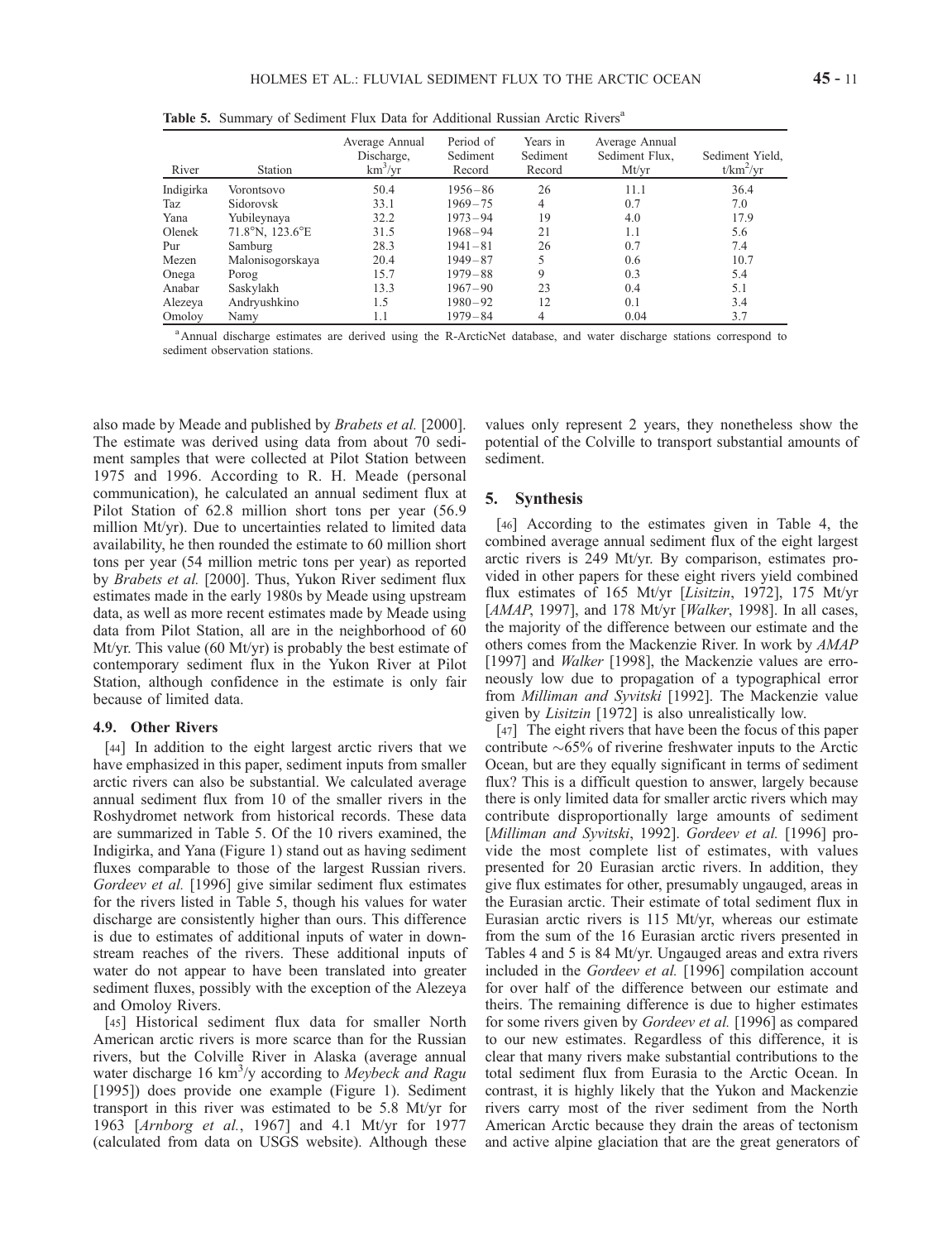fluvial sediment. Data from smaller rivers in North America are needed to confirm this.

[48] Although sediment yields vary greatly among arctic rivers (Tables 4 and 5), distinct geographical patterns are evident. The Yukon and Mackenzie rivers contribute only 21% of the combined annual water discharge of the eight largest arctic rivers (Table 1), but transport 73% of the suspended sediments. In contrast, the Yenisey, Lena, and Ob contribute 65% of the combined annual water discharge of the eight largest arctic rivers while transporting only 17% of the suspended sediments. Sediment yields in these three rivers have sometimes been considered anomalously low [Milliman and Meade, 1983], but in fact their yields are generally in line with what has been observed in other lowland rivers [Milliman and Syvitski, 1992].

[49] Variations in sediment concentration as a function of water discharge among the eight largest arctic rivers (Figure 4) also reflect geographical patterns. The drainage basins of the Mackenzie, Yukon, and Kolyma rivers share features of geology and climate that set them apart from the drainage basins of the Yenisey, Lena, Ob', Pechora, and S. Dvina rivers [Gordeev et al., 1996; Semiletov et al., 2000]. This division is broadly reflected in Figure 4, although the Pechora is an obvious exception. In any case, the distribution of rivers in Figure 4 reminds us that simply grouping rivers according to their continental affiliations can disguise functional differences.

[50] Although we have stated that we are addressing sediment flux to the Arctic Ocean, in fact we are using this phrase rather loosely. Instead, we are evaluating sediment flux in the downstream reaches of major arctic rivers, much of which may be retained in the marginal filter [Lisitzin, 1995]. The distribution of this sediment in deltas, estuaries, and the broad shelf of the Arctic Ocean is often unclear [*Bauch et al.*, 2001]. As pointed out earlier, there is considerable disagreement about the proportion of Lena River sediment that reaches the Laptev Sea, with estimates ranging from 10 to nearly 100% [Alabyan et al., 1995; Are and Reimnitz, 2000; Rachold et al., 2000]. For the Mackenzie, it has been estimated that about half of the river's suspended sediment is transported through the extensive Mackenzie Delta [Macdonald et al., 1998], but it seems unlikely that a significant portion of the suspended sediment from the Yenisey and Ob' rivers is transported through their lengthy estuaries on annual timescales [Meade et al., 2000]. Still less likely is a significant contribution of sediment from the Yukon River to the Arctic Shelf. Thus, whereas the flux estimates provided in this paper allow assessment of sediment flux from a large percentage of the pan-arctic watershed, further research will be needed to determine how much of this sediment actually reaches the sea.

[51] Variation among published sediment flux estimates for individual rivers (Table 2) can largely be attributed to differences in the years of record included or use of data from different sampling stations. Because sediment flux is highly variable from year to year, establishing reliable average annual values requires integration over at least decadal time frames. Trends in sediment flux over time are not evident, and thus in most cases long-term averages of sediment flux provide best contemporary estimates. Notable exceptions are the Yenisey and Kolyma Rivers, where stepwise shifts accompanying dam construction and a change in sampling location, respectively, make it necessary to use only more recent flux data to represent present conditions.

[52] Long-term increases in water discharge have already been detected at the pan-arctic scale [Semiletov et al., 2000]. Given the dependence of sediment flux on water discharge, we would suspect that sediment flux might be increasing as well. The absence of identifiable long-term trends in sediment flux is likely linked to the variability in the data. Records of sediment flux are much shorter than those of water discharge, and frequently lack values for winter months when changes in water discharge are most evident. Longer-term data sets, and reduction in variation induced by sampling and data handling, will be needed to determine if long-term changes are indeed occurring.

[53] At present, it is unclear to what extent inconsistencies in sampling and data handling contribute to variations in the sediment data. A unique feature of arctic rivers that greatly complicates accurate determination of sediment flux is ice breakup. During the breakup period, suspended sediment sampling is very dangerous if not impossible, yet sediment fluxes may be substantial during these periods. We must somehow figure out a way to reasonably account for sediment fluxes during the breakup period. In the meantime, we must acknowledge this deficiency in current sediment flux estimates for large arctic rivers. A further confounding factor is that sample collection and flux calculation methods often vary among rivers and perhaps over time. Ideally, standard methods would be used throughout the pan-arctic catchment. Perhaps the closer cooperation emerging among arctic nations will facilitate standardization of sediment methods as well as protocols for other hydrologic and water quality parameters. At any rate, for sediment flux to be a useful metric of global change in the future, monitoring must continue and artifacts introduced by sampling and data handling must be minimized.

[54] Fluxes of water and waterborne constituents from arctic rivers to the ocean provide an integrative signal of processes occurring in their watersheds. Shifts in these fluxes over time give clues about natural and anthropogenic changes in the Arctic. Increases in water discharge may be linked to anthropogenic increases in greenhouse gases and associated climate change [Miller and Rusell., 2000]. Waterborne constituents, such as nutrients and suspended sediments, provide information about alterations in biogeochemical processes accompanying climate and land-use changes. Compared to water discharge, however, analytical challenges and shorter time series of constituent data have made interpretation of long-term trends more difficult [Holmes et al., 2000, 2001; Zhulidov et al., 2000]. Thus, for many of these constituents our current challenge is not so much to identify historical trends but instead to establish a reliable contemporary baseline against which to evaluate future changes. In this paper, we have established contemporary sediment flux estimates for the eight largest arctic rivers. Together these values provide a baseline for sediment flux at the pan-arctic scale. This large-scale perspec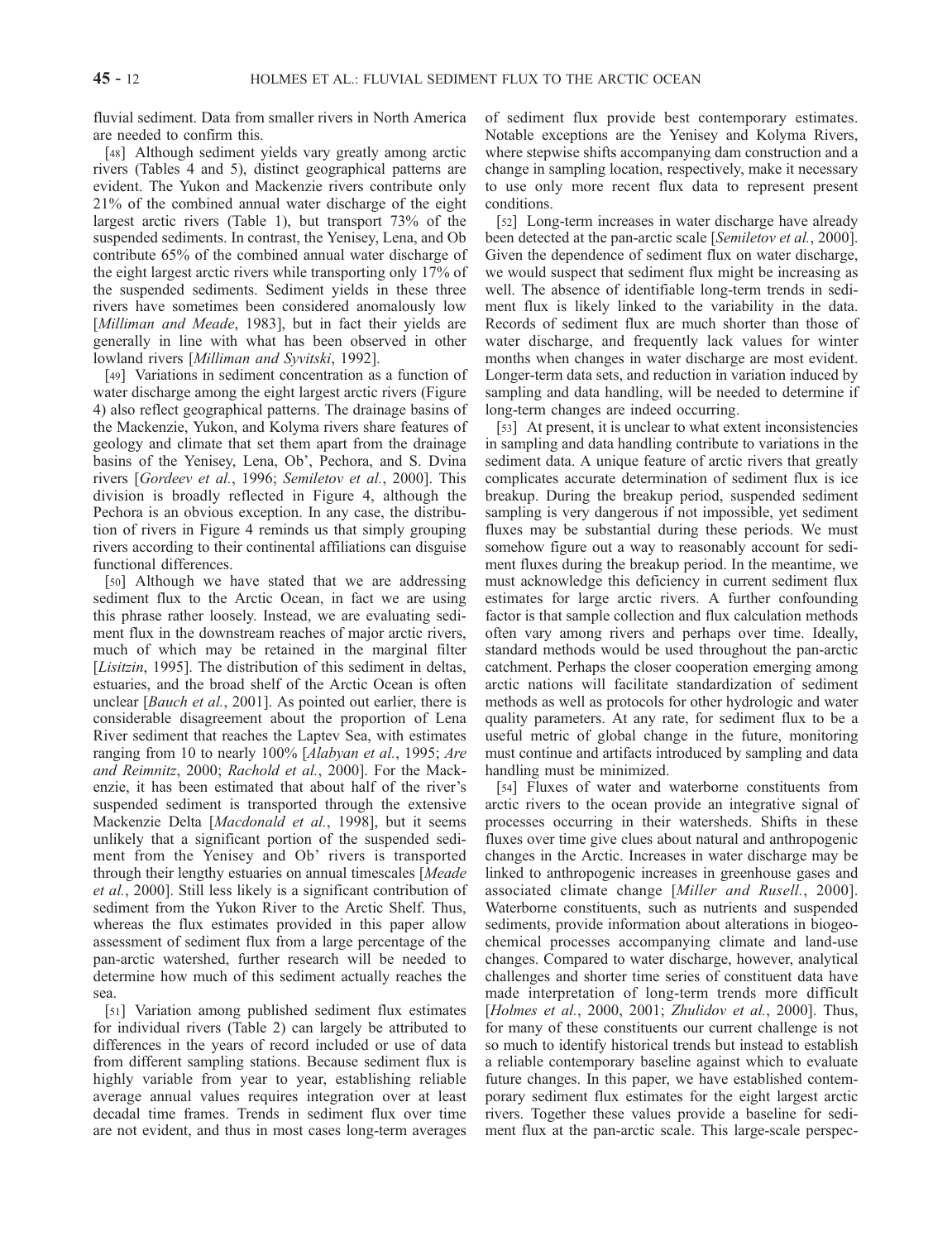tive is essential for understanding the effects of global change on the Arctic System as a whole.

[55] **Acknowledgments.** This research was funded by the Arctic System Science Program of the National Science Foundation (grants NSF-OPP-9524740, NSF-OPP-9818199, and NSF-OPP-0229302). We thank an anonymous reviewer and Bob Meade for their thoughtful reviews of the manuscript.

#### References

- Aagaard, K., and E. C. Carmack, The role of sea ice and other fresh water in the arctic circulation, J. Geophys. Res., 94, 14,485 – 14,498, 1989.
- Alabyan, A. M., R. S. Chalov, V. N. Korotaev, A. Y. Sidorchuk, and A. A. Zaitsev, Natural and technogenic water and sediment supply to the Laptev Sea, Rep. Polar Res., 176, 265-271, 1995.
- Arctic Monitoring and Assessment Program, Arctic pollution issues: A state of the Arctic environmental report, report, 188 pp., Oslo, 1997.
- Are, F. E., The role of coastal retreat for sedimentation in the Laptev Sea, in Land-Ocean Systems in the Siberian Arctic: Dynamics and History, edited by H. Kassens et al., pp. 287 – 295, Springer-Verlag, New York, 1999.
- Are, F., and E. Reimnitz, An overview of the Lena River Delta setting: Geology, tectonics, geomorphology, and hydrology, J. Coastal Res., 16, 1083 – 1093, 2000.
- Arnborg, L., H. J. Walker, and J. Peippo, Suspended load in the Colville River, Alaska, 1962, Geogr. Ann., 49, 131–144, 1967.
- Bauch, H. A., H. Kassens, O. D. Naidina, M. Kunz-Pirrung, and J. Thiede, Composition and flux of Holocene sediments on the eastern Laptev Sea shelf, Arctic Siberia, Quat. Res., 55, 344 – 351, 2001.
- Bobrovitskaya, N. N., C. Zubkova, and R. H. Meade, Discharges and yields of suspended sediment in the Ob' and Yenisey Rivers of Siberia, in Erosion and Sediment Yield: Global and Regional Perspectives, IAHS Publ., vol. 236, edited by D. E. Walling and B. W. Webb, pp.  $115-123$ , Int. Assoc. Hydrol. Sci., Gentbrugge, Belgium, 1996.
- Brabets, T. P., B. Wang, and R. H. Meade, Environmental and hydrologic overview of the Yukon River basin, Alaska and Canada, Water Res. Invest. Rep. 99-4204, 106 pp., U.S. Geol, Surv., Anchorage, 2000.
- Brunskill, G. J., Environmental features of the Mackenzie system, in The Ecology of River Systems, edited by B. R. Davies and K. F. Walker, pp. 435 – 471, Dr. W. Junk, Dordrecht, Netherlands, 1986.
- Brunskill, G. J., P. Campbell, S. E. M. Elliott, B. W. Graham, W. J. Dentry, and R. Wagemann, The chemistry, mineralogy, and rates of transport of sediments in the MacKenzie and Porcupine river watersheds, N.W.T. and Yukon, 1971 – 73, Tech. Rep. 546, 69 pp., Environ. Canada, Winnipeg, 1975.
- Carson, M. A., J. N. Jasper, and F. M. Conly, Magnitude and sources of sediment input to the Mackenzie Delta, Northwest Territories, 1974 – 94, Arctic, 51, 116-124, 1998.
- Davies, K. F., Hydrometric data summary: Mackenzie River basin, 1973, Environ. Soc. Comm. Rep. 74-8, Inf. Canada Cat. R57-6/1973, 84 pp., Can. Task Force N. Oil Dev., Ottawa, Ont., 1974.
- Davies, K. F., Mackenzie River input to the Beaufort Sea, Tech. Rep. 15, 72 pp., Can. Dep. of Environ., Beaufort Sea Project, Whitehorse, Yukon Territory, 1975.
- Doronina, N. A., The rivers Severnaya Yakutia (in Russian), Trans. ARRI, 236, 193 – 222, 1962.
- Duan, N., Smearing estimate a nonparametric retransformation method, J. Am. Stat. Soc., 78, 605 – 610, 1983.
- Gordeev, V. V., River input of water, sediment, major ions, nutrients and trace metals from Russian territory to the Arctic Ocean, in The Freshwater Budget of the Arctic Ocean, edited by E. L. Lewis, pp. 297-322, Kluwer Acad., Norwell, Mass., 2000.
- Gordeev, V. V., J. M. Martin, I. S. Sidorov, and M. V. Sidorova, A reassessment of the Eurasian river input of water, sediment, major elements, and nutrients to the Arctic Ocean, Am. J. Sci., 296, 664 – 691, 1996.
- Guay, C. K., and K. K. Falkner, Barium as a tracer of Arctic halocline and river waters, Deep Sea Res., Part II, 44, 1543 – 1569, 1997.
- Hill, P. R., S. M. Blasco, J. R. Harper, and D. B. Fissel, Sedimentation on the Canadian Beaufort Shelf, Cont. Shelf Res., 11, 821-842, 1991.
- Hirst, S. M., M. Miles, S. P. Blachut, L. A. Goulet, and R. E. Taylor, Quantitative synthesis of the Mackenzie Delta ecosystem, in Report to Inland Waters Directorate, 23 pp., Environ. Canada, Yellowknife, Northwest Territories, 1987.
- Holmes, R. M., B. J. Peterson, V. V. Gordeev, A. V. Zhulidov, M. Meybeck, R. B. Lammers, and C. J. Vörösmarty, Flux of nutrients from Russian rivers to the Arctic Ocean: Can we establish a baseline against which to judge future changes?, Water Resour. Res., 36, 2309 – 2320, 2000.
- Holmes, R. M., B. J. Peterson, A. V. Zhulidov, V. V. Gordeev, P. N. Makkaveev, P. A. Stunzas, L. S. Kosmenko, G. H. Kohler, and A. I. Shiklomanov, Nutrient chemistry of the Ob' and Yenisey rivers, Siberia: Results from June 2000 expedition and evaluation of long-term data sets, Mar. Chem., 75, 219-227, 2001.
- Houghton, J. T., L. J. Meira Filho, B. A. Callander, N. Harris, A. Kattenberg, and K. Maskell, Climate Change 1995: The Science of Climate Change, 584 pp., Cambridge Univ. Press, New York, 1996.
- Ivanov, V. V., and A. A. Piskun, Distribution of river water and suspended sediments in the river deltas of the Laptev Sea, Rep. Polar Res., 176, 142 – 153, 1995.
- Ivanov, V. V., and A. A. Piskun, Distribution of river water and suspended sediment loads in the deltas of rivers in the basins of the Laptev and East-Siberian Seas, in Land-Ocean Systems in the Siberian Arctic: Dynamics and History, edited by H. Kassens et al., pp. 239 – 250, Springer-Verlag, New York, 1999.
- Jones, E. P., L. G. Anderson, and J. H. Swift, Distribution of Atlantic and Pacific waters in the upper Arctic Ocean: Implications for circulation, Geophys. Res. Lett., 25, 765 – 768, 1998.
- Lammers, R. B., A. I. Shiklomanov, C. J. Vörösmarty, and B. J. Peterson, Assessment of contemporary arctic river runoff based on observational discharge records, J. Geophys. Res., 106, 3321 – 3334, 2001.
- Lisitsyna, K. N., Discharge of suspended sediments by rivers of Siberia (in Russian), Trudy Gosudarstvennyi Gidrol. Inst., 210, 48 – 72, 1974.
- Lisitzin, A. P., Processes of Modern Sedimentation in the Bering Sea (in Russian), 574 pp., Nauka, Moscow, 1966.
- Lisitzin, A. P., Sedimentation in the World Ocean, 218 pp., Soc. of Econ. Paleontol. Mineral., Tulsa, Okla., 1972.
- Lisitzin, A. P., Sedimentation in the Ocean: Quantitative Distribution of Sedimentary Material (in Russian), 438 pp., Nauka, Moscow, 1974.
- Lisitzin, A. P., The marginal filter of the ocean, Oceanology, 34, 671–682, 1995.
- Lopatin, G. V., Erosion and runoff of alluvia (in Russian), Prioda, 7, 1950. Lopatin, G. V., Suspended Loads of the USSR Rivers –Formation and Trans-
- port (in Russian), 368 pp., Publ. House of Geogr. Lit., Moscow, 1952.
- Macdonald, R. W., S. M. Solomon, R. E. Cranston, H. E. Welch, M. B. Yunker, and C. Gobeil, A sediment and organic carbon budget for the Canadian Beaufort Shelf, Mar. Geol., 144, 255 – 273, 1998.
- Magritsky, D. N., Natural and anthropogenic changes of hydrological regime in the lower streams and mouth of the biggest rivers of East Siberia (in Russian), Ph.D. thesis, Moscow State Univ., Moscow, 2001.
- Meade, R. H., River-sediment inputs to major deltas, in Sea-Level Rise and Coastal Subsidence, edited by J. D. Milliman and B. U. Haq, pp. 63 – 85, Kluwer Acad., Norwell, Mass., 1996.
- Meade, R. H., and R. S. Parker, Sediment in rivers of the United States, in National Water Summary 1984, pp. 49-60, U.S. Geol. Surv., Reston, Va., 1985.
- Meade, R. H., T. R. Yuzyk, and T. J. Day, Movement and storage of sediment in rivers of the United States and Canada, in Surface Water Hydrology, edited by M. G. Wolman, and H. C. Riggs, pp. 255-280, Geol. Soc. of Am., Boulder, Colo., 1990.
- Meade, R. H., N. N. Bobrovitskaya, and V. I. Babkin, Suspended-sediment and fresh-water discharges in the Ob and Yenisey rivers, 1960 – 1988, Int. J. Earth Sci., 89, 578 – 591, 2000.
- Meybeck, M., and A. Ragu, River Discharges to the Oceans: An Assessment of Suspended Solids, Major Ions and Nutrients, 245 pp., U.N. Environ. Programme, Paris, 1995.
- Mikhailov, V. N., River Mouths of Russia and Adjacent Countries: Past, Present and Future (in Russian), 412 pp., GEOS, Moscow, 1997.
- Miller, J. R., and G. L. Russell, Projected impact of climate change on the Freshwater and salt budgets of the Arctic Ocean by a global climate model, Geophys. Res. Lett., 27, 1183 – 1186, 2000.
- Milliman, J. D., and R. H. Meade, World-wide delivery of river sediment to the oceans, *J. Geol.*,  $91, 1 - 21, 1983$ .
- Milliman, J. D., and J. P. M. Syvitski, Geomorphic/tectonic control of sediment discharge to the ocean: The importance of small mountainous rivers, J. Geol., 100, 524 – 544, 1992.
- Moore, G. T., Interaction of rivers and oceans Pleistocene petroleum potential, Am. Assoc. Pet. Geol. Bull., 53(12), 2421 – 2430, 1969.
- Neill, C. R., and J. D. Mollard, Examples of erosion and sedimentation along some northern Canadian rivers, paper presented at International Symposium on River Sedimentation, Chin. Soc. of Hydraul. Eng., Beijing, China, 1980.
- Oppenheimer, M., Global warming and the stability of the West Antarctic Ice Sheet, Nature, 393, 325 – 332, 1998.
- Rachold, V., A. Alabyan, H. W. Hubberten, V. N. Korotaev, and A. A. Zaitsev, Sediment transport to the Laptev Sea – hydrology and geochemistry of the Lena River, *Polar Res.*, 15, 183-196, 1996.